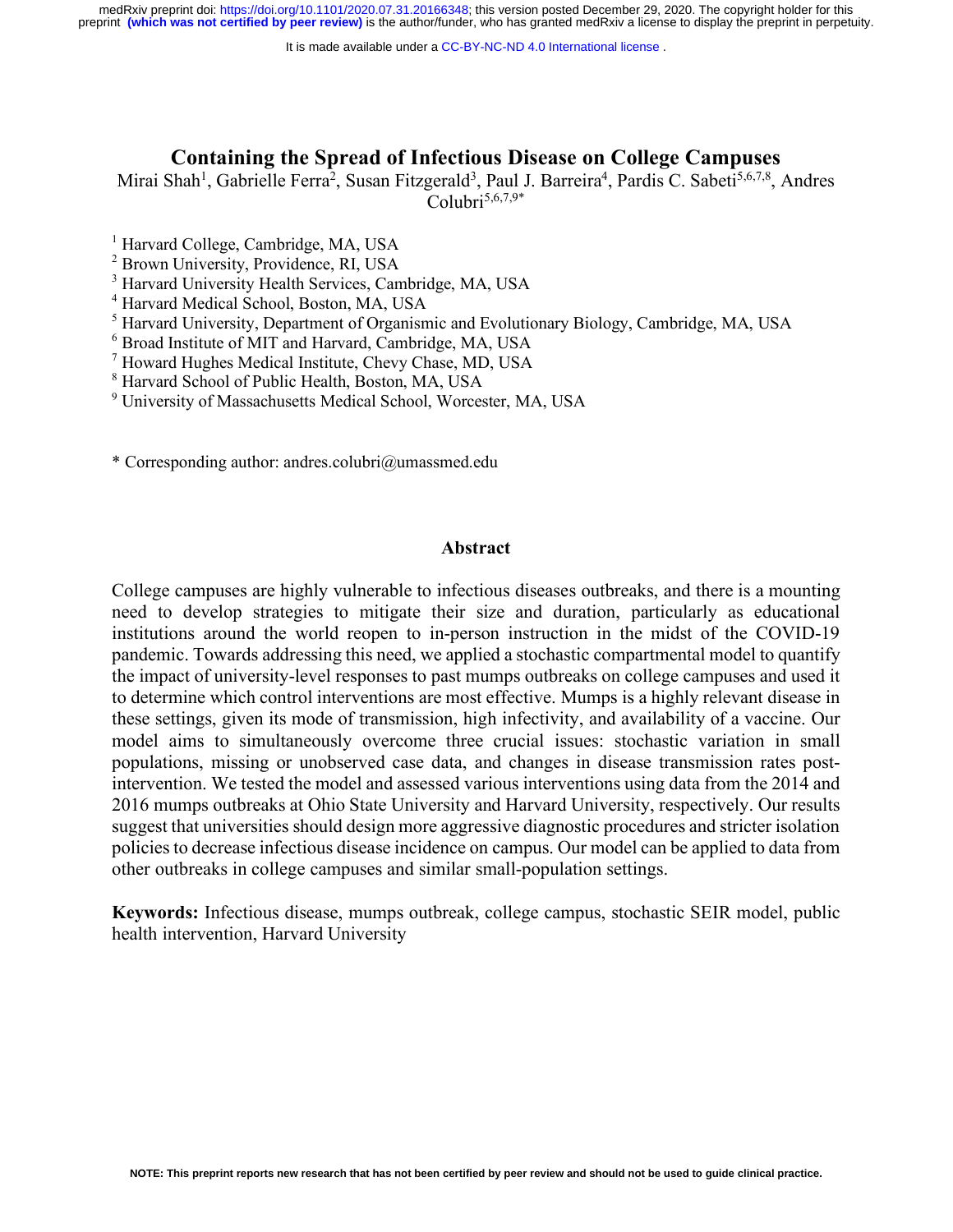It is made available under a [CC-BY-NC-ND 4.0 International license](http://creativecommons.org/licenses/by-nc-nd/4.0/) .

## **1 INTRODUCTION**

 The ongoing COVID-19 pandemic has forced school closures around the world (1), and universities in the United States and elsewhere are designing plans for safe reopening (2, 3). This is a challenging task, as college campuses provide ideal breeding grounds for infectious disease. Students live in close quarters, pack into lecture halls, share food and drinks in the dining areas, and engage in intimate contact. Outbreaks in these settings can spread very quickly. Indeed, a meningitis outbreak took place at Princeton University in March 2014, eventually claiming the life of one student. The Centers for Disease Control and Prevention (CDC) reported the attack rate of the disease on Princeton's campus to be 134 per 100,000 students – 1,400 times greater than the national average (4).

 A recent string of outbreaks on college campuses involves mumps, once a common childhood viral disease. After introduction of the measles-mumps-rubella (MMR) vaccine in 1977 and the two-dose MMR vaccination program in 1989, the number of mumps cases in the US plummeted by 2005. But, despite a vaccinated population, there has been a recent resurgence of mumps, with a steep jump from 229 cases in 2012 to 5833 cases in 2016 (5)*.* Although a typically mild disease in children, up to 10% of mumps infections acquired after puberty can cause severe complications, including orchitis, meningitis, and deafness. Furthermore, a majority of recent mumps cases have occurred in young adults who had received the recommended two MMR doses*.* This suggests that vaccine-derived immunity wanes over time, unlike natural immunity – protection acquired from contracting the disease – which is permanent. Lewnard and Grad estimate that 33.8% of young adults (ages 20 to 24) were susceptible to mumps in 1990, in contrast to the 52.8% susceptible in 2006, as vaccinations have replaced contraction as the source of immunity (6). The temporary immunity from vaccines strengthens the argument for strict containment as a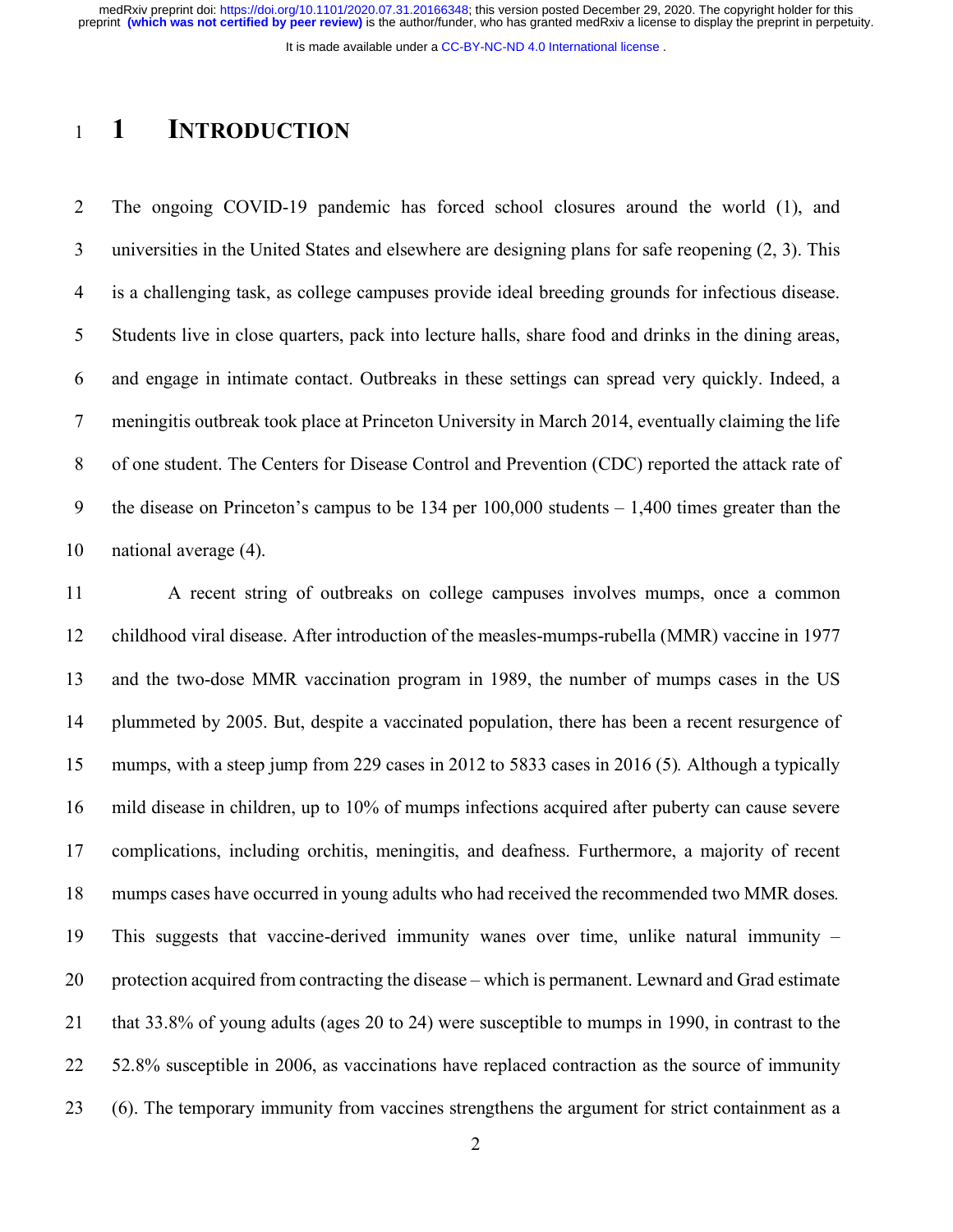It is made available under a [CC-BY-NC-ND 4.0 International license](http://creativecommons.org/licenses/by-nc-nd/4.0/) .

 critical line of defense amidst an outbreak. In the case of COVID-19, even with the availability of several vaccines (7), the challenges associated with their wide and quick distribution (8), the substantial asymptomatic and pre-symptomatic transmission of the disease (9), and the possibility of new viral strains with higher transmissibility (10) provide further support for such approaches. The spread of mumps at Harvard University in 2016, and extensive public health measures and documentation, presents a rare opportunity to closely examine an outbreak on a college campus. Between January 1 and August 31, 2016, 210 confirmed mumps cases were identified in the Greater Boston area, with most detected at Harvard University. Mumps is a highly contagious disease with the potential to travel quickly and pervasively on a crowded college campus. Some of the most notable mumps outbreaks on college campuses occurred in Iowa (11), Indiana (12), and Ohio (13). But, whereas mumps spread rapidly at Ohio State University (OSU) in 2014 and the University of Iowa in 2006 and 2016, Harvard employed a number of interventions that may have helped mitigate spread of the disease and contain it over just a few months (14). The possibility of distinct viral strains resulting in different outbreak dynamics between schools can be safely dismissed. It has been shown that all mumps outbreaks in the US for the last 15 years were 39 likely caused by the same mumps lineage, mumps virus genotype  $G(15)$ .

 The successful containment at Harvard motivates us to explore varied intervention strategies, given the relative costs of prevention. Even if the use of a booster MMR vaccination is proven theoretically to reduce infection and thus potentially prevent outbreaks (6, 11), it is unlikely that universities with limited resources will proactively invest in a third dose. A rough cost analysis conducted by Harvard University Health Services (HUHS) showed that, while the total mumps care expenses for Harvard was approximately \$75,000, the cost of providing a third MMR dose to every member of the Harvard community (at \$83 per vaccination) was \$1.7 million (16). Therefore,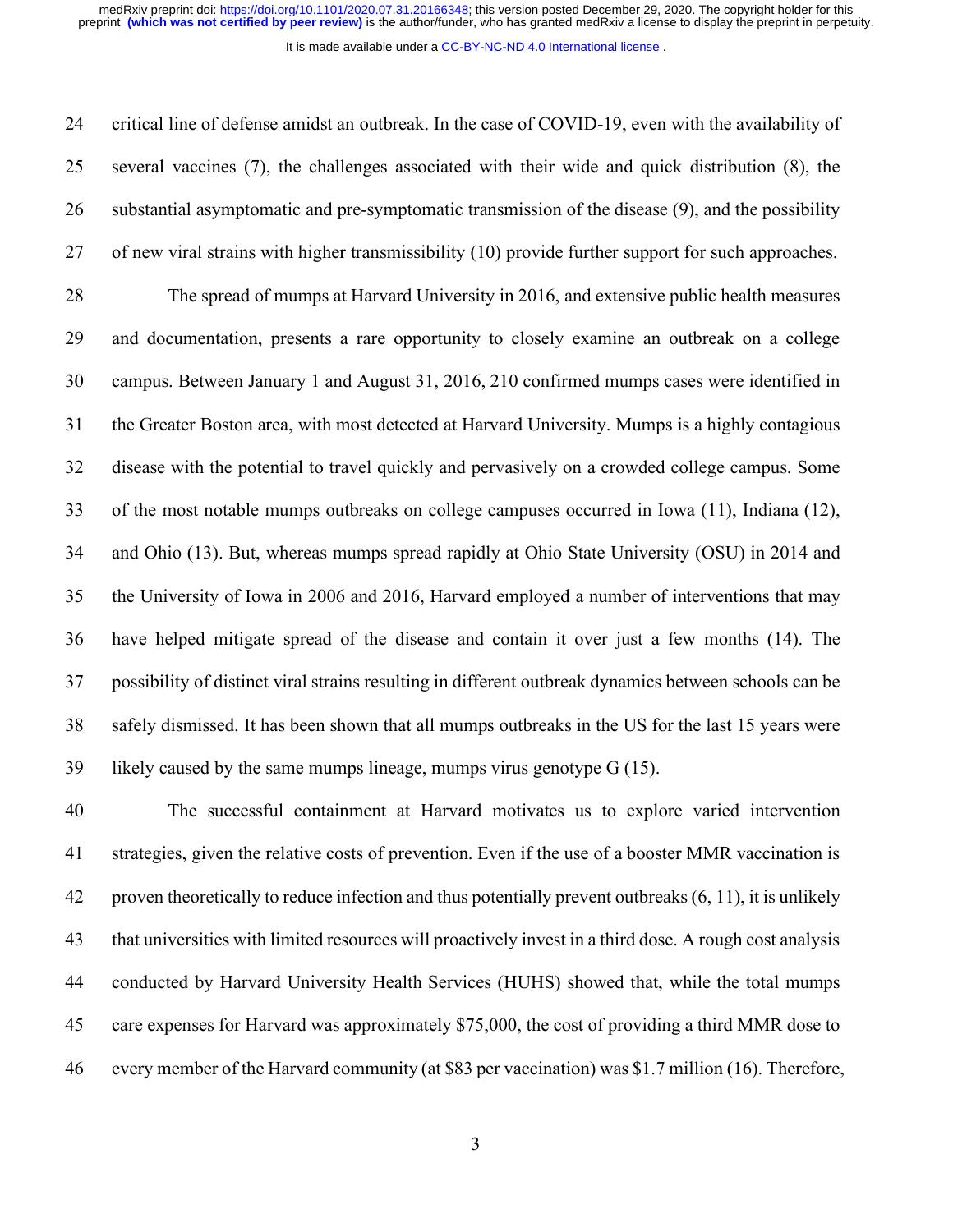It is made available under a [CC-BY-NC-ND 4.0 International license](http://creativecommons.org/licenses/by-nc-nd/4.0/) .

 at least in the short term, a third MMR dose cannot be the only answer to handling mumps outbreaks; we must consider more immediate solutions and interventions.

 In order to understand the effectiveness of interventions aimed at containing an outbreak on a college campus, we constructed an epidemiological model to simulate the dynamics of mumps on such a population and quantify the impact of various interventions. Most epidemiological models have at least one of three flaws: they cannot handle random fluctuations in a small population, require complete data without unobserved or missing cases, or do not accommodate time-varying infection or recovery rates as a result of dynamically changing interventions. The modified stochastic susceptible-exposed-infectious-recovered (SEIR) model presented in this paper addresses these three issues. We developed this model within the framework of a Partially Observed Markov Process (POMP), which has been applied to introduce structural stochasticity into epidemic models (17). We fit model parameters on case data for Harvard's 2016 mumps outbreak provided by the Massachusetts Department of Public Health (MDPH). We compared it to data from OSU, one of the few universities that had extensive publicly available data through the CDC.

 In applying our model, we found that each of the interventions employed by HUHS -- email awareness campaigns, more aggressive diagnoses where clinical symptoms alone were enough to result in quarantine, and strict isolation of suspected cases -- were crucial in reducing the size and duration of the outbreak. In particular, Harvard's policies drastically increased the reporting rate of infection and shortened the time a person remains infectious in a susceptible population, relative to the baseline. As a result, one mumps case at Harvard infected less than two susceptible individuals on average, and much less once aggressive diagnosis was in place, compared to cases at non-residential schools like OSU, in which one mumps case infected an average of six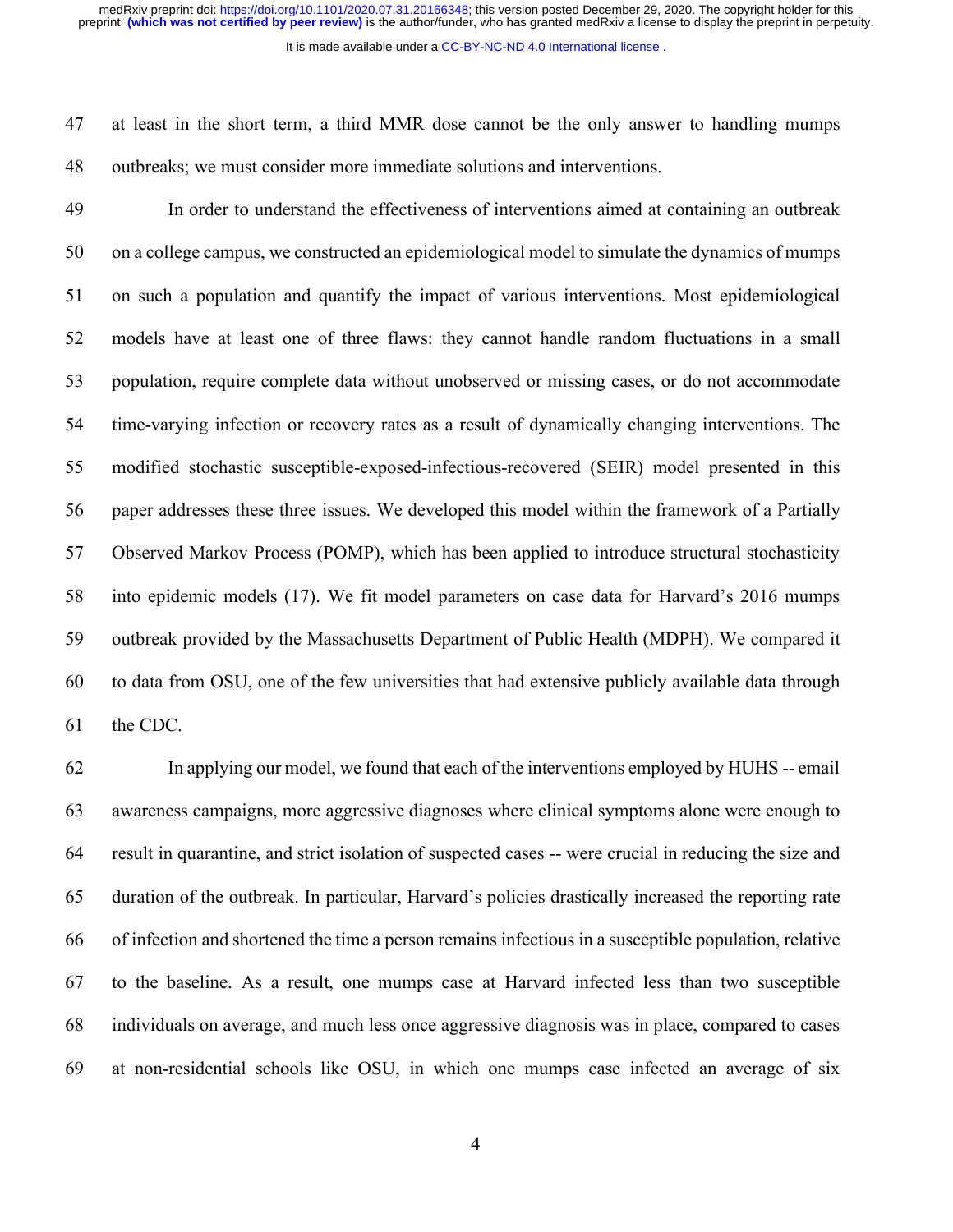medRxiv preprint doi: [https://doi.org/10.1101/2020.07.31.20166348;](https://doi.org/10.1101/2020.07.31.20166348) this version posted December 29, 2020. The copyright holder for this<br>preprint (which was not certified by peer review) is the author/funder, who has grante

It is made available under a [CC-BY-NC-ND 4.0 International license](http://creativecommons.org/licenses/by-nc-nd/4.0/) .

 susceptible individuals. However, the OSU data suggests that self-isolation could be effective, if adopted rigorously by students. The conclusions from this paper could guide future responses to infectious disease outbreaks on college campuses. Without effective measures in place, highly transmissible diseases like mumps, meningitis, and now COVID-19, spread in these environments at much faster rates than in the overall population and can lead to serious health complications. Simple interventions that ensure most cases are detected, treated, and separated from susceptible individuals make a significant difference.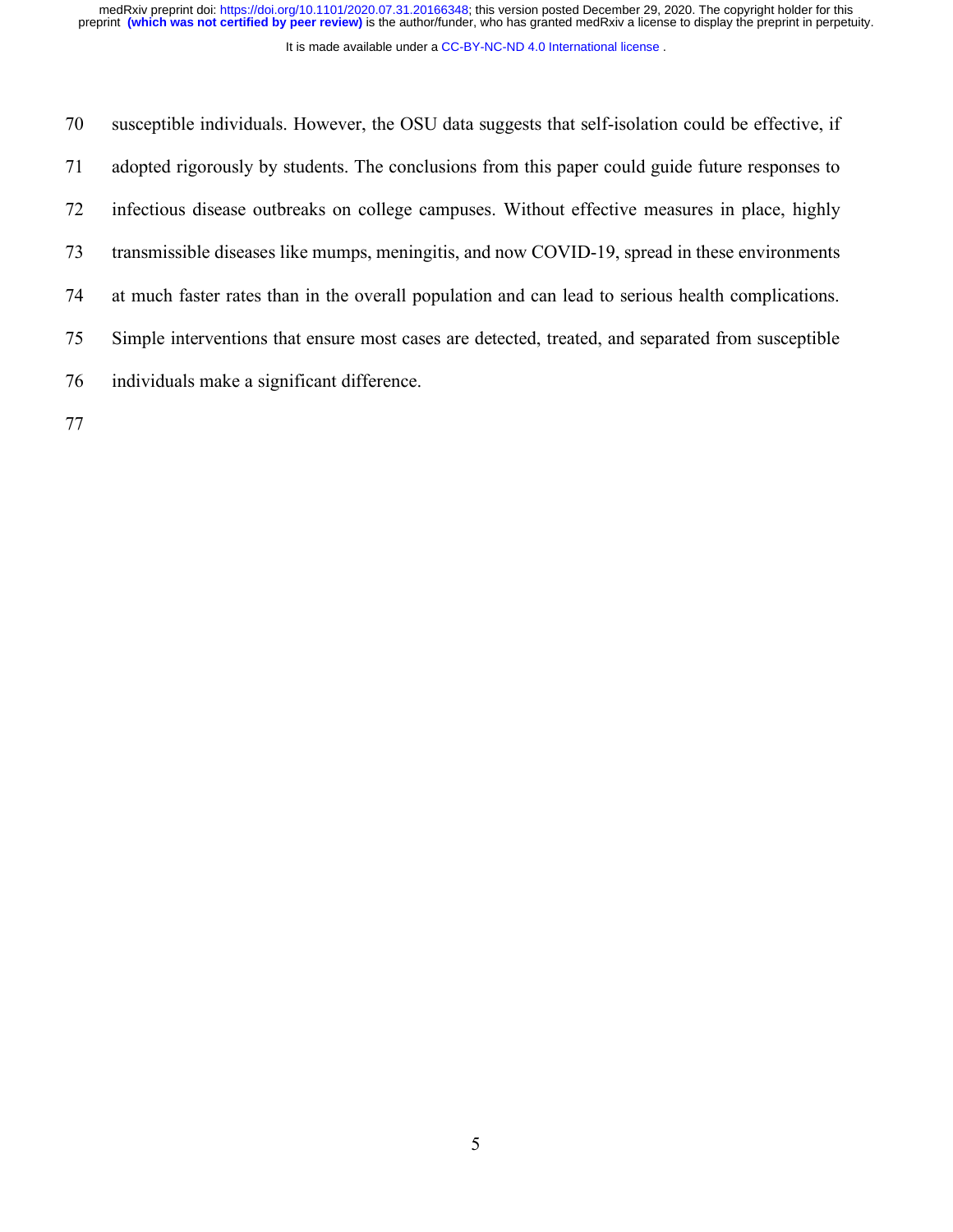It is made available under a [CC-BY-NC-ND 4.0 International license](http://creativecommons.org/licenses/by-nc-nd/4.0/) .

## **2. MATERIALS AND METHODS**

### **2.1 Harvard mumps outbreak**

### **2.1.1 Data**

 The mumps outbreak at Harvard began in February 2016, when six students reported onset of parotitis to HUHS. For the next three months, the number of cases continued to rise, until finally plateauing in late May and early June. There were two waves of the outbreak – one occurring in the month of March and a larger one occurring in mid-April – totaling 189 confirmed and probable cases (Figure 1). Confirmed cases are those with a positive laboratory test for mumps virus. Probable cases are those who either tested positive for the anti-mumps IgM antibody or had an epidemiologic linkage to another probable or confirmed case (18, 19). The majority of these cases received the recommended two doses of MMR (20).

 We use data provided by MDPH, which documented every mumps case between 2015 and 2017 at schools across Massachusetts (21). This data includes demographics of the patient (gender, age, county, and institution), symptoms and vaccination status, date they reported their symptoms and the date of symptom onset, and lag time between the date of symptom onset and admission to a medical clinic.

#### **2.1.2 Interventions**

 Harvard University employed three main interventions: (i) an email awareness campaign, (ii) more aggressive diagnoses, and (iii) strict isolation of infectious persons.

 First, between February and May 2016, HUHS sent six different emails to Harvard students, employees, and colleagues with information on the gravity of the outbreak, recommendations on how to prevent transmission, and instructions on how to identify mumps. This raised awareness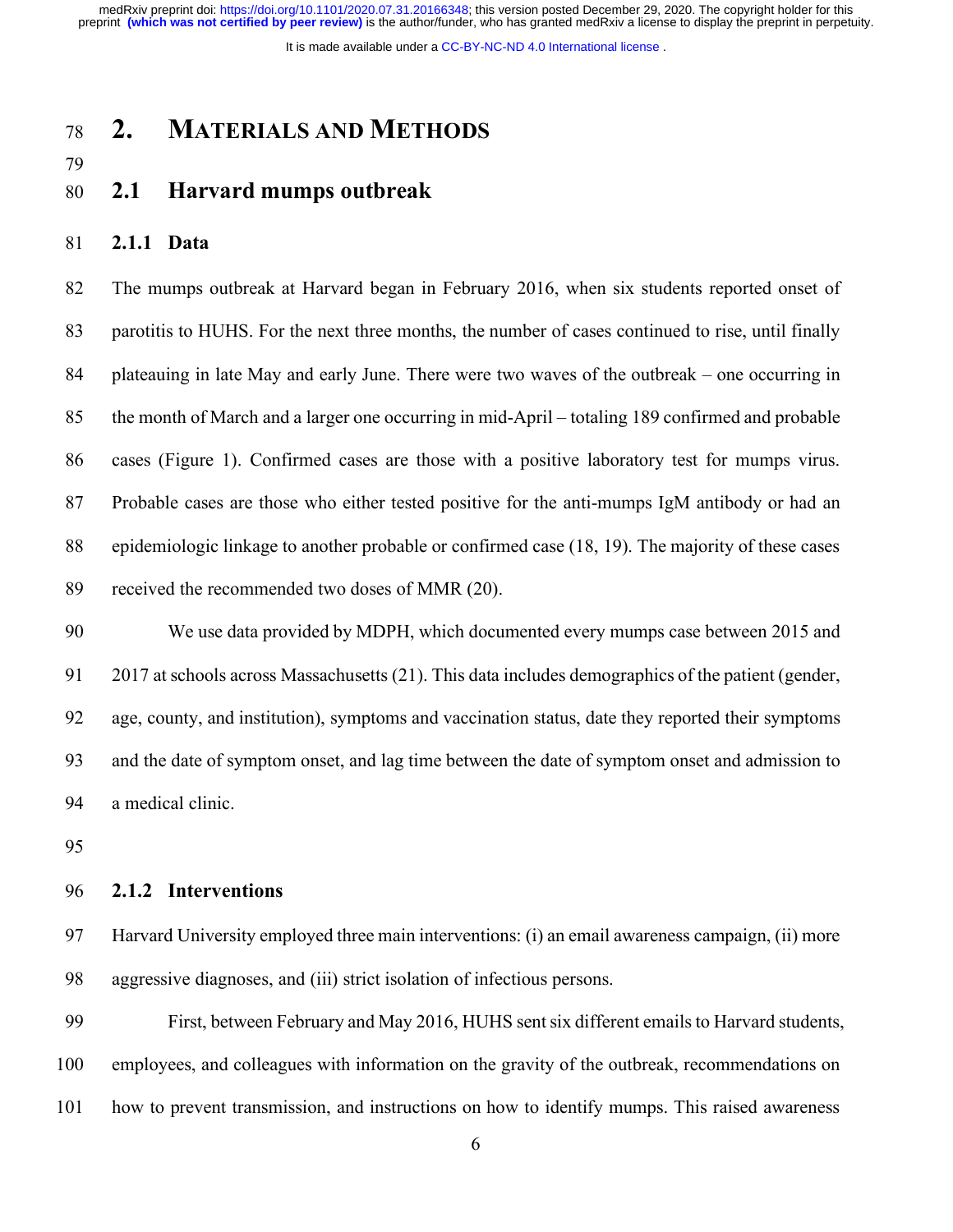It is made available under a [CC-BY-NC-ND 4.0 International license](http://creativecommons.org/licenses/by-nc-nd/4.0/) .

 throughout the campus. Particularly at the peak of the outbreak, roommates, resident deans, and athletic coaches all played essential roles in reporting potential cases of mumps, so that few cases likely went undetected and untreated by HUHS (18, 19).

 Second, Harvard acted vigorously to treat and isolate anyone suspected of mumps throughout the outbreak. Initially, due to the disease's non-specific symptoms and less extreme manifestation in vaccinated people, HUHS used positive mumps PCR tests as a necessary ground for diagnosis. Later, on recommendation from the MDPH, HUHS stopped automatically ruling out those with negative PCR results, given that false negatives were quite frequent in vaccinated individuals and that some individuals reported their infection to the clinic belatedly. In outbreaks among two-dose vaccine recipients, mumps virus was only detected in samples from approximately 30-35% of case patients if the samples were collected within the first three days following onset of parotitis (22). Anyone who entered HUHS displaying clinical symptoms of mumps was now deemed infected and infectious. This change in the diagnosis protocol took place on April 15 2014, day 61 of the outbreak (19).

 Third and perhaps most notably, Harvard isolated most confirmed or probable cases of mumps. While many universities simply suggest self-isolation in one's room or dormitory (which leaves roommates and friends highly susceptible to the disease), Harvard removed anyone with clinical symptoms of mumps from the population. Of the 230 total cases at Harvard between February 2016 and November 2017, 96 were isolated in alternate housing on campus, while 110 were isolated off-site. Although a person remains infectious with mumps for five days, Harvard isolated patients for six days for additional measure (18).

 Harvard also used a variety of smaller techniques to contain the disease. For instance, water fountains with a weak upward flow were repaired in late March when it became apparent that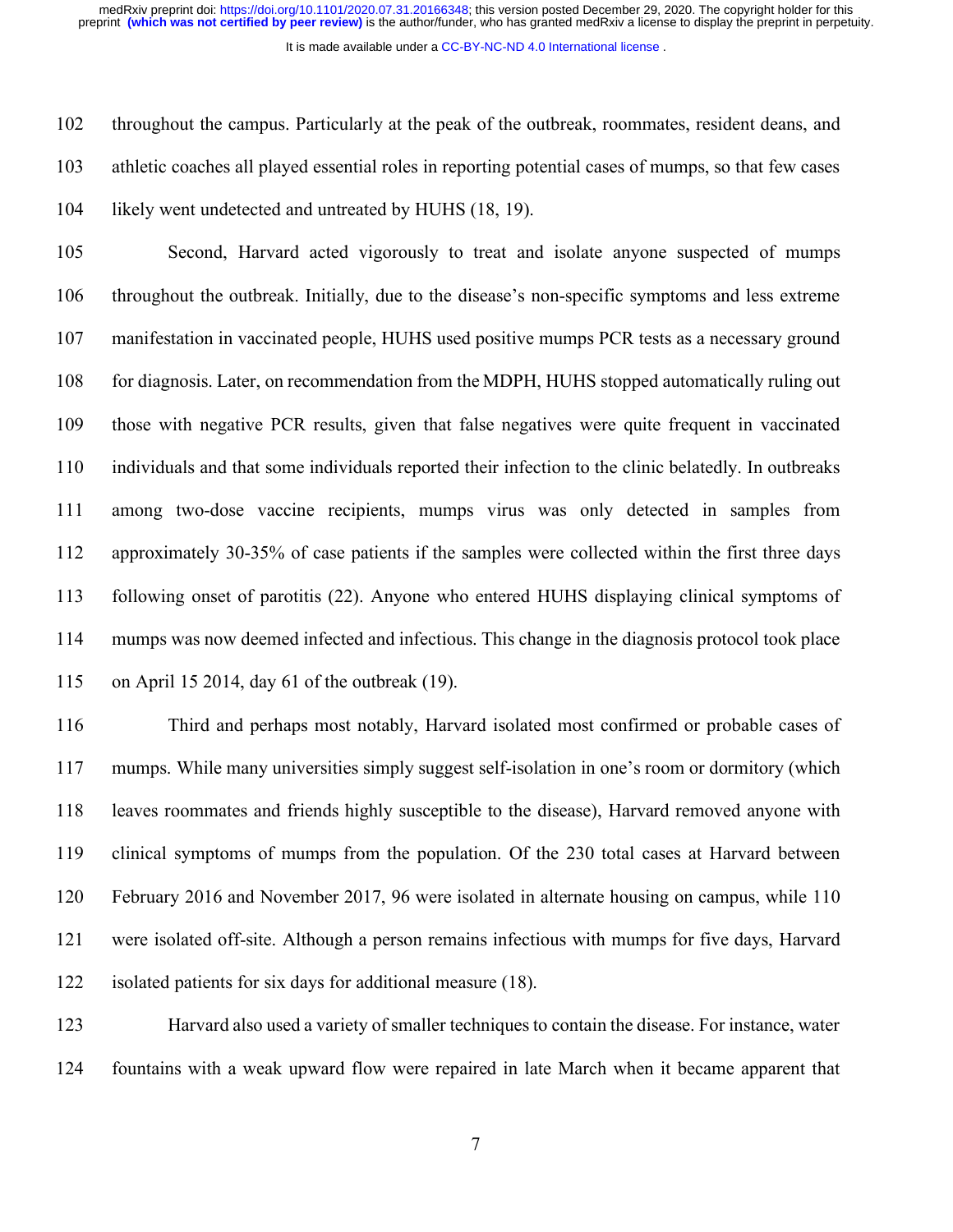It is made available under a [CC-BY-NC-ND 4.0 International license](http://creativecommons.org/licenses/by-nc-nd/4.0/) .

 students were directly touching the fountain with their water bottles or mouths (19). In this study, we only considered the first three larger-scale interventions in our models. Figure 1 shows a timeline of the interventions as well as periods when the population was fluctuating (such as during spring and summer break). Around two weeks after HUHS improved its criteria for diagnosis in mid-April, there was a steep decline in the number of new cases. These interventions were possible thanks to the ample resources that Harvard has at its disposal, which may not be available at other universities. Nevertheless, this situation makes Harvard an ideal testing ground for interventions that could not be deployed elsewhere, at least without solid proof of their efficacy. Thus, we quantify the effects of the three main interventions (awareness campaign, aggressive diagnoses, and strict isolation of suspected cases) further in the modeling section of this paper.



 **Figure 1:** The daily number of new mumps cases (probable or confirmed) at Harvard and the timeline of school vacations and control interventions employed by HUHS between February and June 2016. Both probable and confirmed cases display clinical symptoms of mumps, but only confirmed cases have a positive PCR result. HUHS sent multiple emails over the course of the outbreak, raising awareness about the spread of mumps. Additionally, in mid-April, HUHS began more carefully diagnosing mumps, rather than automatically ruling out those with negative PCR tests. The isolation policy is not shown because it occurred continuously throughout the entire outbreak.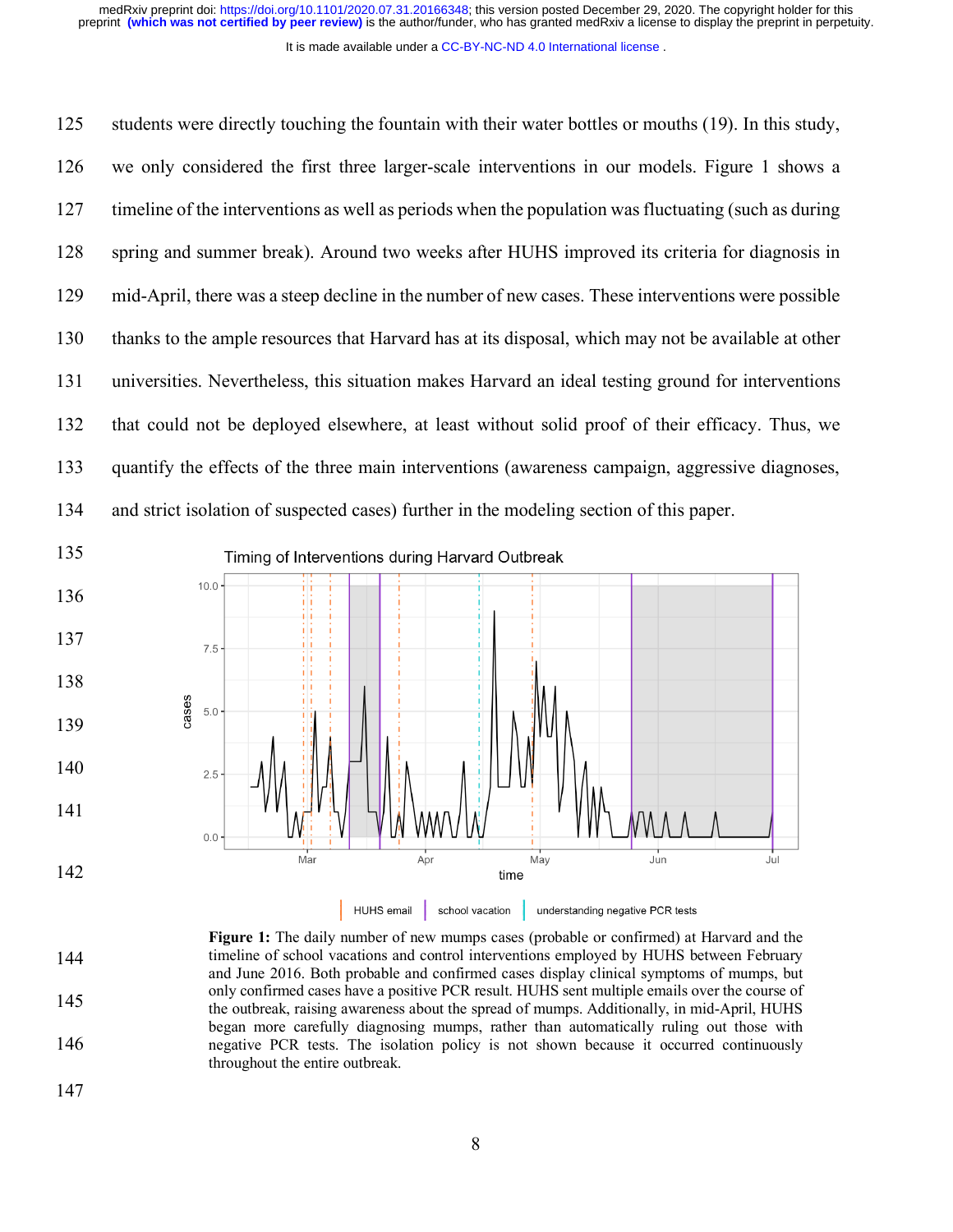It is made available under a [CC-BY-NC-ND 4.0 International license](http://creativecommons.org/licenses/by-nc-nd/4.0/) .

### **2.2 Ohio State University mumps outbreak**

#### **2.2.1 Data on the outbreak**

 In 2014, a large outbreak of mumps occurred in central Ohio, with the majority of cases linked to OSU in Columbus. The outbreak began in February 2014 and peaked in early April with 96 cases in one week. By summer and early fall, the number of cases had dramatically dropped and stabilized (13). We therefore restrict our analysis of the outbreak to the time between Week 1 and Week 40 of 2014, in which there were a total of 528 cases (Figure 2). We obtained this data from CDC's *Morbidity and Mortality Weekly Report* (23). One drawback of the data is that the cases are reported weekly, making our analysis and parameter estimations less precise. Furthermore, we cannot guarantee that all the cases in this dataset are linked to the university itself, but we know from news reports that most cases in Ohio occurred on campus during the first half of 2014 (13). The proximity in time to the Harvard outbreak and the differences in response detailed below make this a good dataset to compare to.

- 
- **2.2.2 Characteristics of the response**

 We were unable to acquire data directly from OSU, and thus the exact timeline and range of interventions administered over this period are not known. We learned through online searches that advisories were published by the university, notifying students of the issue and how to prevent its spread. One notice published by OSU's medical center reads: "Stay at home for five days after symptoms (salivary gland swelling) begins (required by Ohio law OAC 3701-3-13, (P)); avoid school, work, social gatherings, and other public settings" (24). These advisories were distributed 169 since March 2014 (25), and local news outlets also started reporting the outbreak earlier in the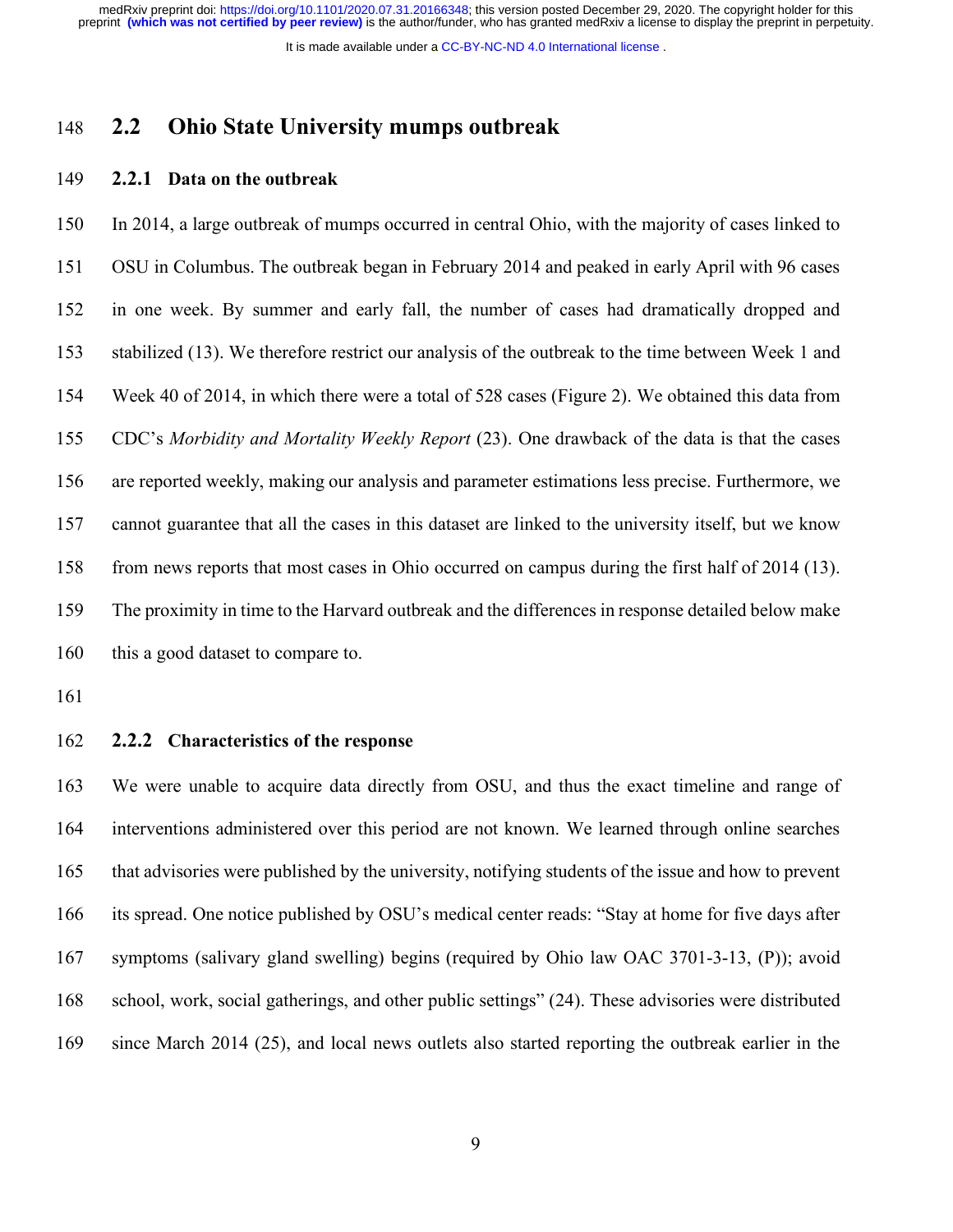It is made available under a [CC-BY-NC-ND 4.0 International license](http://creativecommons.org/licenses/by-nc-nd/4.0/) .

170 month (26). It appears, however, that like most affected universities, OSU did not formally isolate

#### 171 infectious persons.



Outbreak at Ohio State University

172

173 174 **Figure 2:** Number of weekly mumps cases in Ohio (particularly Ohio State University) between January and November 2014. There were 528 cases during this time period, with most occurring between Match and July. The dotted line in the last week of March indicates the intervention consisting in awareness campaign by OSU, as well as local and national news reports about the outbreak.

175

## 176 **2.3 Epidemiological POMP model**

 The epidemiology of mumps can be captured by a Susceptible-Exposed-Infected-Removed (SEIR) compartmental model: after exposure, individuals go through a latent non-infectious period, followed by an infectious phase (27). Infectious individuals are removed from the transmission process either by recovery or isolation, after which they become immune. Compartmental models simplify the mathematical modeling of infectious diseases; however, they assume access to fully observed disease data (see Suppl. materials). In reality, not all mumps cases are reported, and latent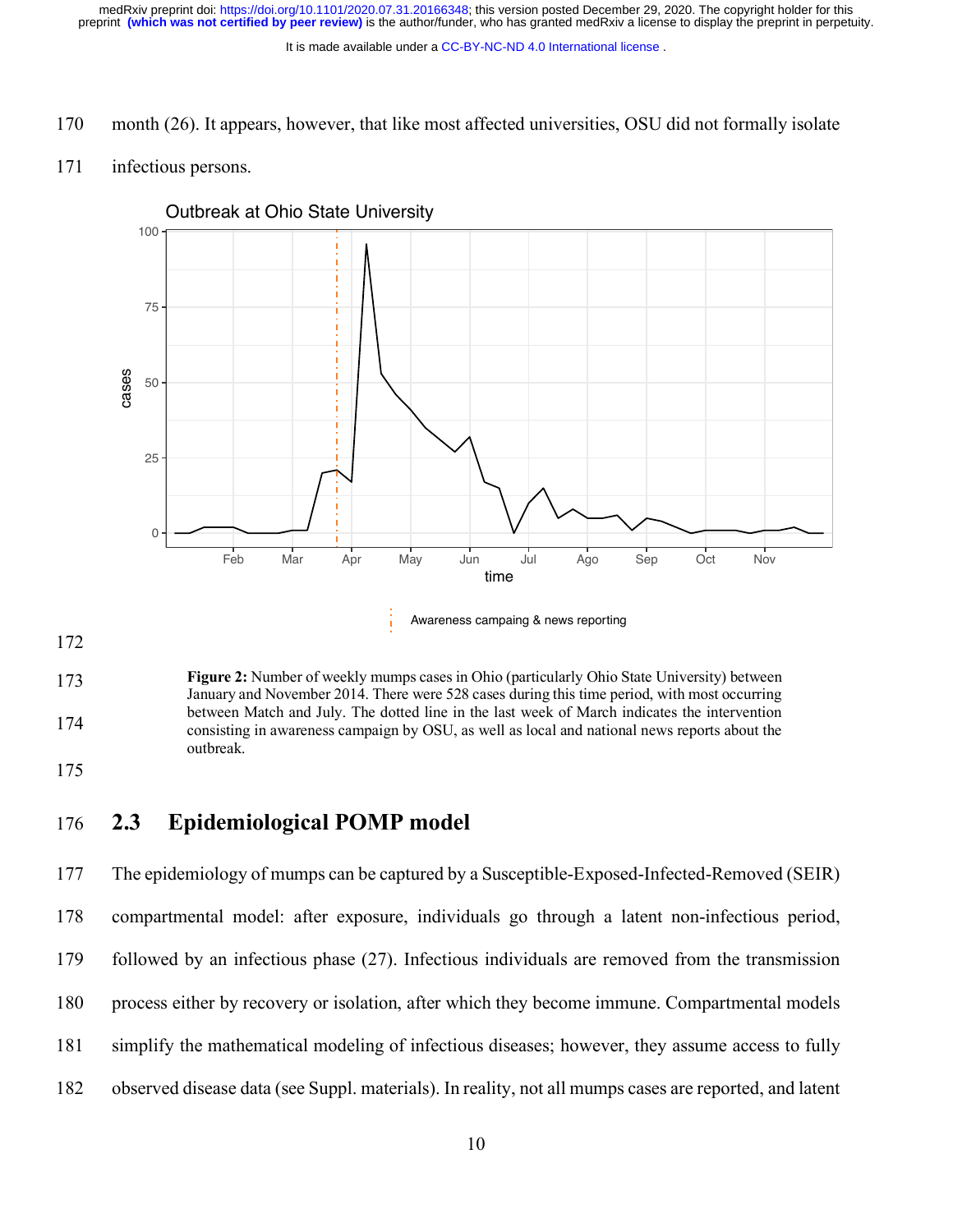It is made available under a [CC-BY-NC-ND 4.0 International license](http://creativecommons.org/licenses/by-nc-nd/4.0/) .

 mumps carriers exhibit no symptoms at all. In order to address this issue, our approach integrates a standard SEIR model with a Partially Observed Markov Process (POMP) model (28). This allows us to combine the simplicity of compartmental models with a probabilistic framework for the underlying dynamics and the observed data. POMP models require the specification of a process model that describes stochastic transitions between the (unobserved) states of the system (in this case, the SEIR compartments), and a measurement model where the distribution of observed data (e.g.: confirmed cases) is expressed as a function of the unobserved states. The stochasticity introduced in the SEIR dynamics makes our model better suited to describe small populations, such as college campuses, where random fluctuations can be significant in relation to the size of the population. We describe the process and measurement models below.

#### **2.3.1 Process model**

 The process model, defined as a stochastic SEIR model, provides the change in true incidence of mumps at every time point. We add parameters that induce random fluctuations into the population and change the compartments' rates of transfer in response to interventions. We do this by using probabilistic densities for the transition of state variables. Moreover, although disease dynamics are technically a continuous Markov process, this is computationally complex and inefficient to model, and so we make discretized approximations by updating the state variables after a time step,  $\delta$ . Due to the varying granularity of the observed data (daily and weekly), we used two different 202 time steps:  $\delta_H = 2.4$  hours for Harvard and  $\delta_Q = 12$  hours for OSU. The system of discretized 203 equations is shown in Equation 1, where  $B(t)$  is the number of susceptible individuals who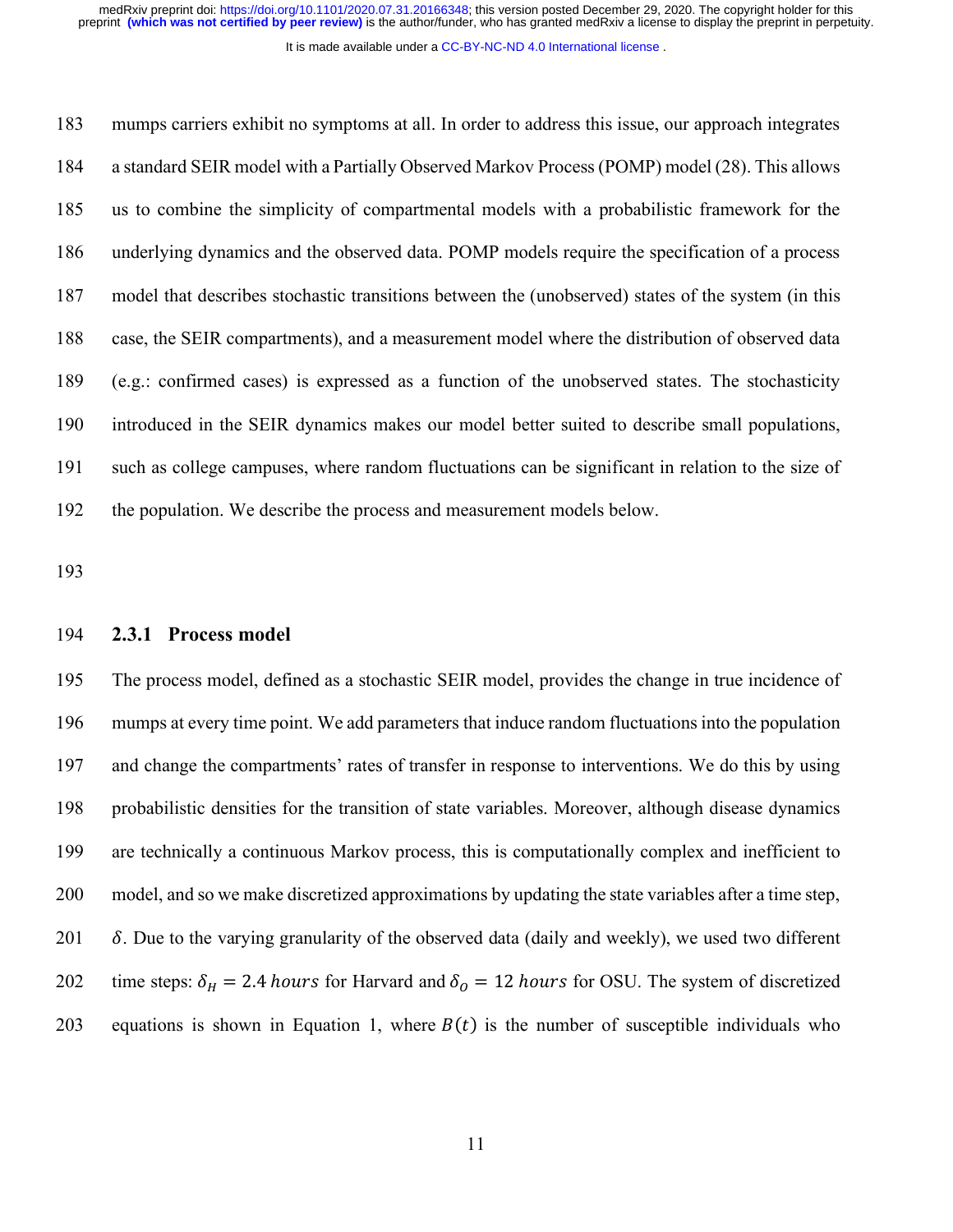It is made available under a [CC-BY-NC-ND 4.0 International license](http://creativecommons.org/licenses/by-nc-nd/4.0/) .

204 become exposed to mumps,  $C(t)$  is the number of newly infectious cases, and  $D(t)$  is the number

205 of cases that are removed from the population:

| 206 | $S(t+\delta) = S(t) - B(t)$          |     |
|-----|--------------------------------------|-----|
| 207 |                                      |     |
| 208 | $E(t + \delta) = E(t) + B(t) - C(t)$ |     |
| 209 |                                      |     |
| 210 | $I(t + \delta) = I(t) + C(t) - D(t)$ | (1) |
| 211 |                                      |     |
| 212 | $R(t + \delta) = R(t) + D(t)$        |     |
| 213 |                                      |     |
| 214 | $S(t) + E(t) + I(t) + R(t) = N$      |     |
| 215 |                                      |     |

216 Equation 1 describes how the sizes of the four compartments (susceptible, exposed, 217 infectious, and removed) change between  $(t, t + \delta)$ . The model further assumes that the 218 population size  $N$  remains constant at every time point. We added inherent randomness to our 219 model by setting  $B(t)$ ,  $C(t)$ , and  $D(t)$  as binomials. If we assume that the length of time an 220 individual spends in a compartment is exponentially distributed with some compartment-specific 221 rate  $x(t)$ , then the probability of remaining in that compartment for an additional day is 222  $exp(-x(t))$  and the probability of leaving that compartment is  $1 - exp(-x(t))$ :

223  
\n
$$
B(t) \sim Bin(S(t), 1 - exp(-\lambda(t)), \text{ where } \lambda(t) = \beta(t) \frac{I(t)}{N}
$$
\n224  
\n
$$
C(t) \sim Bin(E(t), 1 - exp(-\sigma))
$$
\n225  
\n226  
\n227  
\n227  
\n227  
\n229  
\n229  
\n221  
\n229  
\n23  
\n24  
\n26  
\n27  
\n28  
\n29  
\n20  
\n21  
\n22  
\n23  
\n24  
\n25  
\n26  
\n28  
\n29  
\n20  
\n21  
\n22  
\n23  
\n24  
\n25  
\n26  
\n28  
\n29  
\n20  
\n21  
\n22  
\n23  
\n24  
\n25  
\n26  
\n28  
\n29  
\n20  
\n21  
\n22  
\n23  
\n24  
\n25  
\n26  
\n28  
\n29  
\n20  
\n21  
\n22  
\n23  
\n24  
\n25  
\n26  
\n28  
\n29  
\n20  
\n21  
\n22  
\n23  
\n24  
\n25  
\n26  
\n28  
\n29  
\n20  
\n21  
\n22  
\n23  
\n24  
\n25  
\n26  
\n28  
\n29  
\n20  
\n21  
\n22  
\n23  
\n24  
\n25  
\n26  
\n28  
\n29  
\n20  
\n21  
\n22  
\n23  
\n24  
\n25  
\n26  
\n28  
\n29  
\n20  
\n21  
\n22  
\n23  
\n24  
\n25  
\n26  
\n28  
\n29  
\n20  
\n21  
\n22  
\n23  
\n24  
\n25  
\n26  
\n28  
\n29  
\n20  
\n21  
\n22  
\n23  
\n24  
\n25  
\n26  
\n28  
\n29  
\n20  
\n21  
\n22  
\n23  
\n24  
\n25  
\n26  
\n28  
\n29  
\n20  
\n21

228 The force of infection,  $\lambda(t)$ , is the transition rate between the susceptible and exposed 229 classes at time t, and can be expressed as  $\beta(t) \frac{I(t)}{N}$ , where  $\beta(t)$  represents the transmission rate of 230 the disease. The removal rate between the infectious and removed compartments at time t is given 231 by  $\gamma(t)$ , and transition rate between the exposed and infectious classes is  $\sigma$ . Therefore,  $\gamma(t)^{-1}$ 232 represents the mean length of time a person isinfectious before being removed from the population 233 (either because of intervention efforts or natural recovery), while  $\sigma^{-1}$  represents the mean length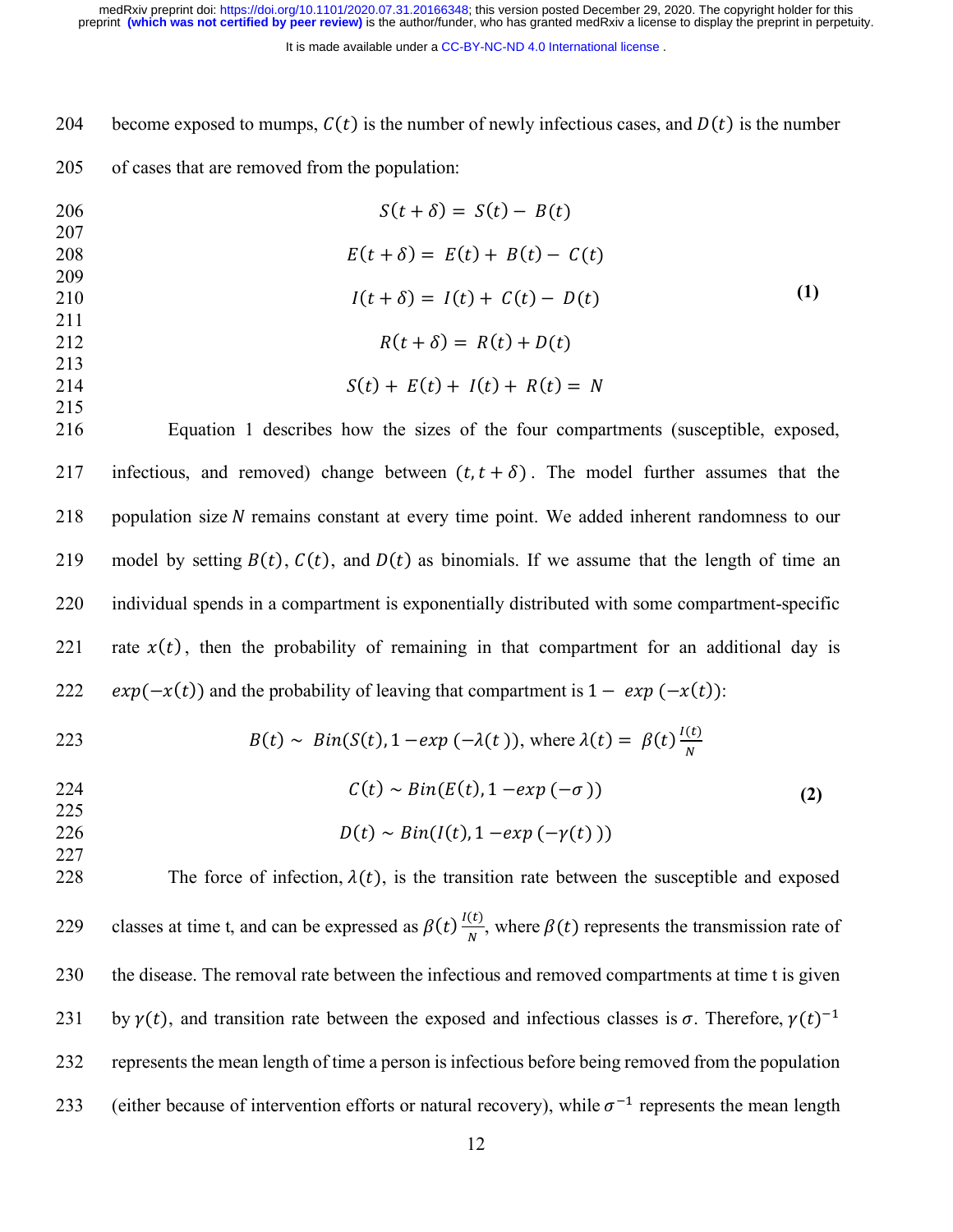of time a person stays in the latent stage. With this notation, we are implicitly assuming that the transmission and removal rates could change over time due to interventions or changes in behavior, while the duration of the latent stage is constant and determined by the physiopathology of the disease. We will justify these assumptions for Harvard and OSU next, as well as provide explicit 238 formulas for  $\beta(t)$  and  $\gamma(t)$ .

 Leaving aside the unlikely possibility of change in pathogen's infectivity, the transmission 240 rate  $\beta(t)$  essentially depends on the frequency of exposure events. In the case of Harvard, its nature as a residential campus would lead to significant decreases in student population, and therefore exposures, during school vacations. Exposure at OSU, a non-residential campus, is arguably less affected by vacation breaks. Another potential cause for reduction in exposures is awareness campaigns resulting in the adoption of preventive behaviors by students. Both Harvard and OSU adopted such campaigns, in the former, implemented as emails regularly sent out by HUHS recommending personal hygiene and testing in case of symptoms compatible with mumps; in the latter, in the form of advisories posted around campus and online, advising self-isolation to those students who presented symptoms. Furthermore, due to the scale of the mumps outbreak in Ohio, it received local and national news coverage, particularly in connection with OSU. Anecdotal evidence (i.e.: conversation with students) and, most importantly, the fact that HUHS emails were throughout the outbreak, make us conclude that emails were not particularly effective. On the other hand, news coverage in the case of OSU could have led to additional awareness by students and encouraged some to self-isolate. We argue that self-isolation results in lowering of transmission rate, not shortening of the removal time, because it is not perfect quarantine and people can still interact and become exposed, albeit at a lower frequency. Based on these known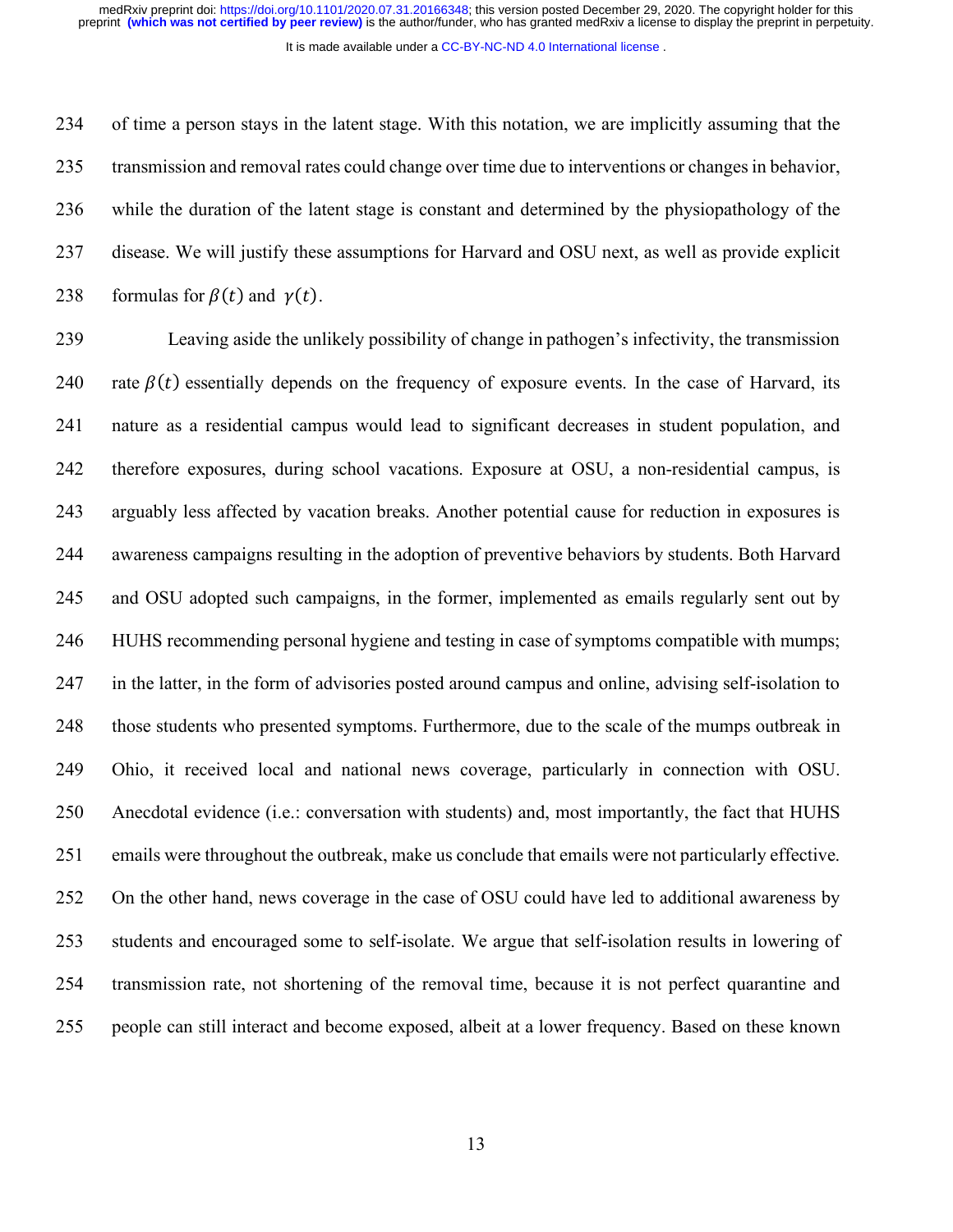It is made available under a CC-BY-NC-ND 4.0 International license.

256 facts and our interpretation of them, we propose the following transmission rate  $\beta_H(t)$  for the 257 Harvard model:

$$
\begin{aligned}\n258 & \beta_H(t) = p\beta_H, \quad t0 \le t \le t1 \text{ or } t \ge t2 \\
& = \beta_H \text{ otherwise}\n\end{aligned}\n\tag{3}
$$

260 261 Here, *t0* and *t1* represent the starting and ending dates for the spring break (March 12-20 2016), 262 and t2 the beginning of the summer recess (May 26 2016). The constant  $\beta_H$  is the baseline 263 transmission rate during normal class term, and the parameter *p* is a number between 0 and 1 that

264 accounts for the reduction of student population on campus during the school vacation. In the case

- 265 of OSU, we propose:
- 266  $\beta_0(t) = w\beta_0, t \ge \zeta$  $267 = \beta_0$  otherwise **(4)**
- 268

269 In this equation,  $\beta_0$  the baseline transmission rate, *w* is a constant lower than 1, and  $\zeta$  the time 270 when students began to self- quarantine. Based on publication of public health advisories and 271 local news, we set this time as the last week of March 2014 (week 12). Since Harvard's 272 quarantine was in effect through the entirety of the outbreak, we did not incorporate a similar *w* 273 coefficient to the corresponding  $\beta_H(t)$  equation for Harvard.

274 The removal rate  $\gamma(t)$  can also be affected by interventions and personal behaviors. We 275 know that HUHS diagnosis protocol changed on day 61 of the outbreak at Harvard, resulting in a 276 shorter average removal time since clinical presentation of symptoms alone was enough to result 277 in strict isolation of suspected cases. Thus, we propose the following  $\gamma_H(t)$  for Harvard:

- 
- 278  $\gamma_H(t) = q \gamma_H, t \ge \tau$ 279  $= \gamma_H, t < \tau$ **(5)**

280 Here, *q* is a constant greater than 1 and  $\tau$  is the date when the new criteria was implemented (April 281 15, 2014). The constant  $\gamma_H$  is the baseline removal rate reflecting the impact of the original 282 diagnosis protocol. In the OSU model, on the other hand, we assume a constant recovery rate  $\gamma$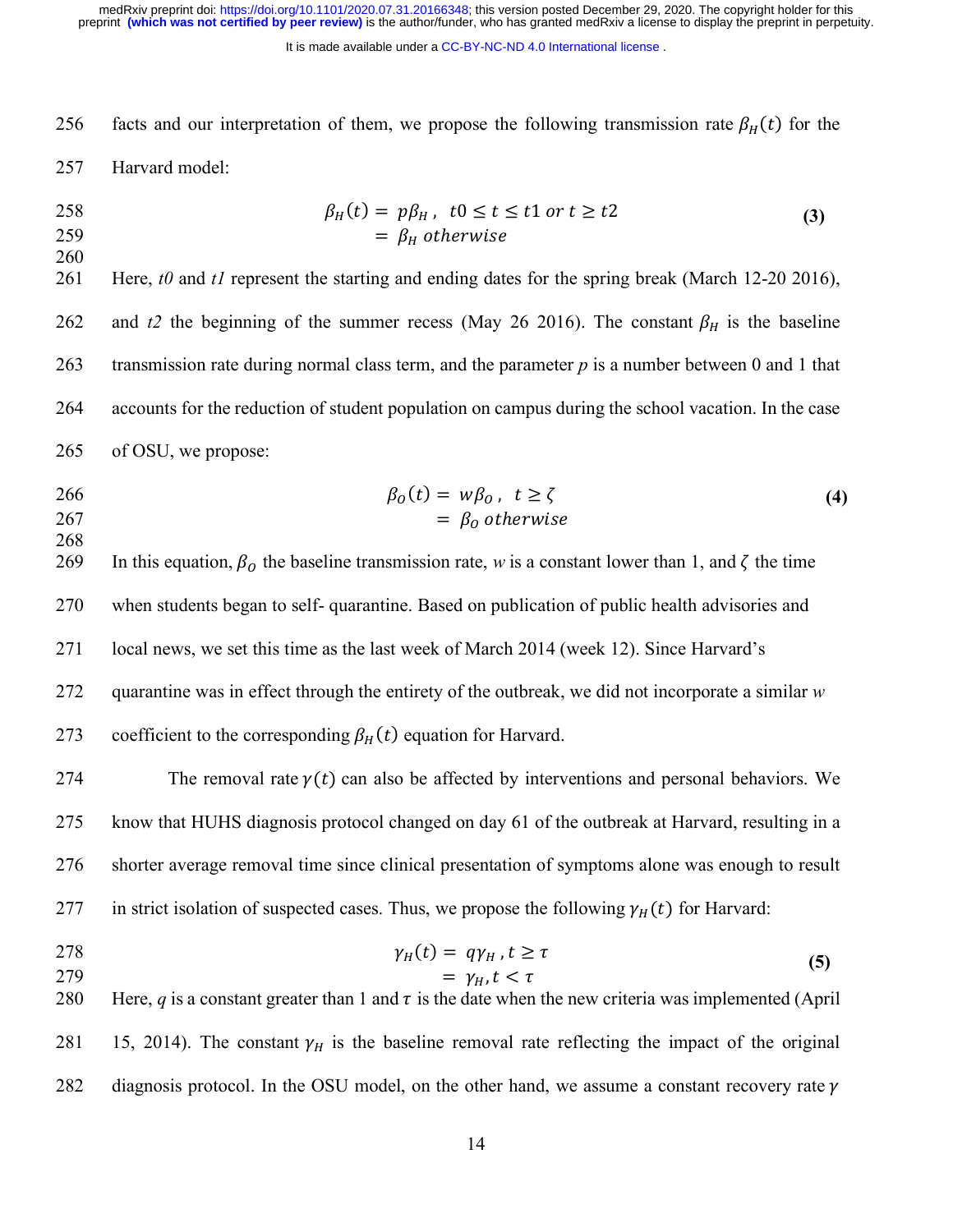It is made available under a [CC-BY-NC-ND 4.0 International license](http://creativecommons.org/licenses/by-nc-nd/4.0/) .

283 equal to the population average for mumps, since infected individuals self-isolate at home. This

284 would not result in a strict quarantine but in a reduced contact rate with susceptible individuals,

285 which is already modeled by a lower transmission rate in equation (4).

286 Finally, it is necessary to estimate the basic reproduction number, RO, which equals the 287 expected number of secondary cases produced by an infectious person in a completely susceptible 288 population (27). R0 measures the initial growth rate of an outbreak and so, if it is less than 1, then 289 the infection will die out and there will be no epidemic. For our stochastic SEIR model, this 290 constant can be expressed as  $R0 = \frac{\beta}{\gamma}$  (29). Meanwhile, the time-dependent effective reproduction 291 number is defined as  $R_E(t) = \frac{\beta(t)}{\gamma(t)} * \frac{S(t)}{N}$ , but because  $S(t) \approx N$ , we can simplify this expression 292 to  $R_E(t) \approx \frac{\beta(t)}{\gamma(t)}$ . Both the basic and effective reproduction numbers allow us to understand the 293 strength of an outbreak.

294

### 295 **2.3.2 Measurement Model**

 Although it is impossible to directly record the number of people that are susceptible, exposed, infectious, and removed directly, the MDPH and CDC data tells us the number of observed cases per day. The mean number of observed cases per day is the true number of cases multiplied by the 299 reporting rate  $\rho$  ( $\rho$  < 1). However, rather than simply denoting the observed number of cases as a binomial distribution, we account for greater variability in the measurements than a binomial distribution expects, since college populations are "small" (comparted to cities and larger administrative units) and more affected by random fluctuations (30). Thus, the number of observed 303 cases,  $y_t$ , given the number of true cases,  $C(t)$ , can be best modelled by an overdispersed binomial distribution defined as a discretized Normal random variable:

**(6)**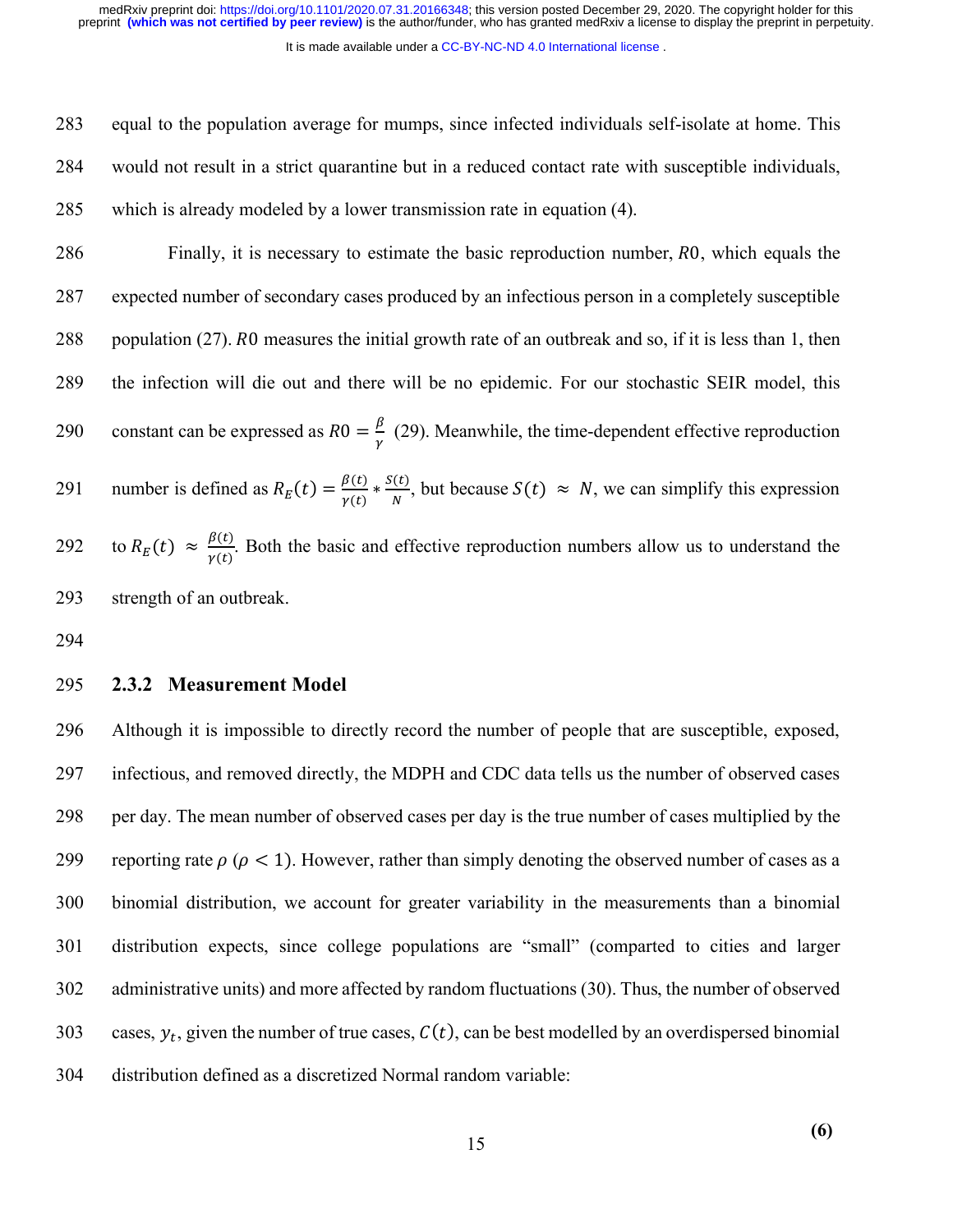It is made available under a CC-BY-NC-ND 4.0 International license.

305 
$$
y_t \mid C(t) \sim Normal(\rho C(t), \rho (1 - \rho) C(t) + (\psi \rho C(t))^2)
$$

 

308 The parameter  $\psi$  handles the increased variability in a small population. If  $\psi = 0$ , the variance in our measurement model simplifies to the variance for a binomial distribution.

#### **2.3.3 Final POMP Model**

 The process and measurement models define our final POMP model. For each time point, the process model generates the number of new cases based on binomially distributed counts. The measurement model then estimates the observed number of cases based on the true number of cases and reporting rate. The free parameters in our POMP models for Harvard and OSU that need 316 to be estimated from the data are the following: (i)  $\beta_H$  and  $\beta_O$ , baseline transmission rates, (ii) *p*  and *w*, decrease in transmission rate at Harvard and OSU due to vacation and self-isolation, 318 respectively, (iii)  $\gamma_H$  baseline removal rate at Harvard (iv) q, increase in removal rate due to the 319 updated HUHS diagnosis protocol, (v)  $\rho_H$  and  $\rho_O$ , case reporting rates, (vi)  $\psi_H$  and  $\psi_O$ , overdispersion coefficient representing additional variability in the populations.

### **2.3 Fixed parameters**

 In addition to the free parameters to be estimated from the observed case data, our models also include a number of fixed parameters, shown in Table 1, whose values can be inferred directly 325 from previous knowledge or available information. As mentioned earlier, we chose  $\tau = 61$  days 326 and  $\zeta = 12$  weeks because those points in time at Harvard and OSU correspond to the introduction of the interventions that we hypothesized to be impactful in the dynamics of the respective outbreaks. Dates *t0*, *t1*, and *t2* for the spring and summer vacations at Harvard are available online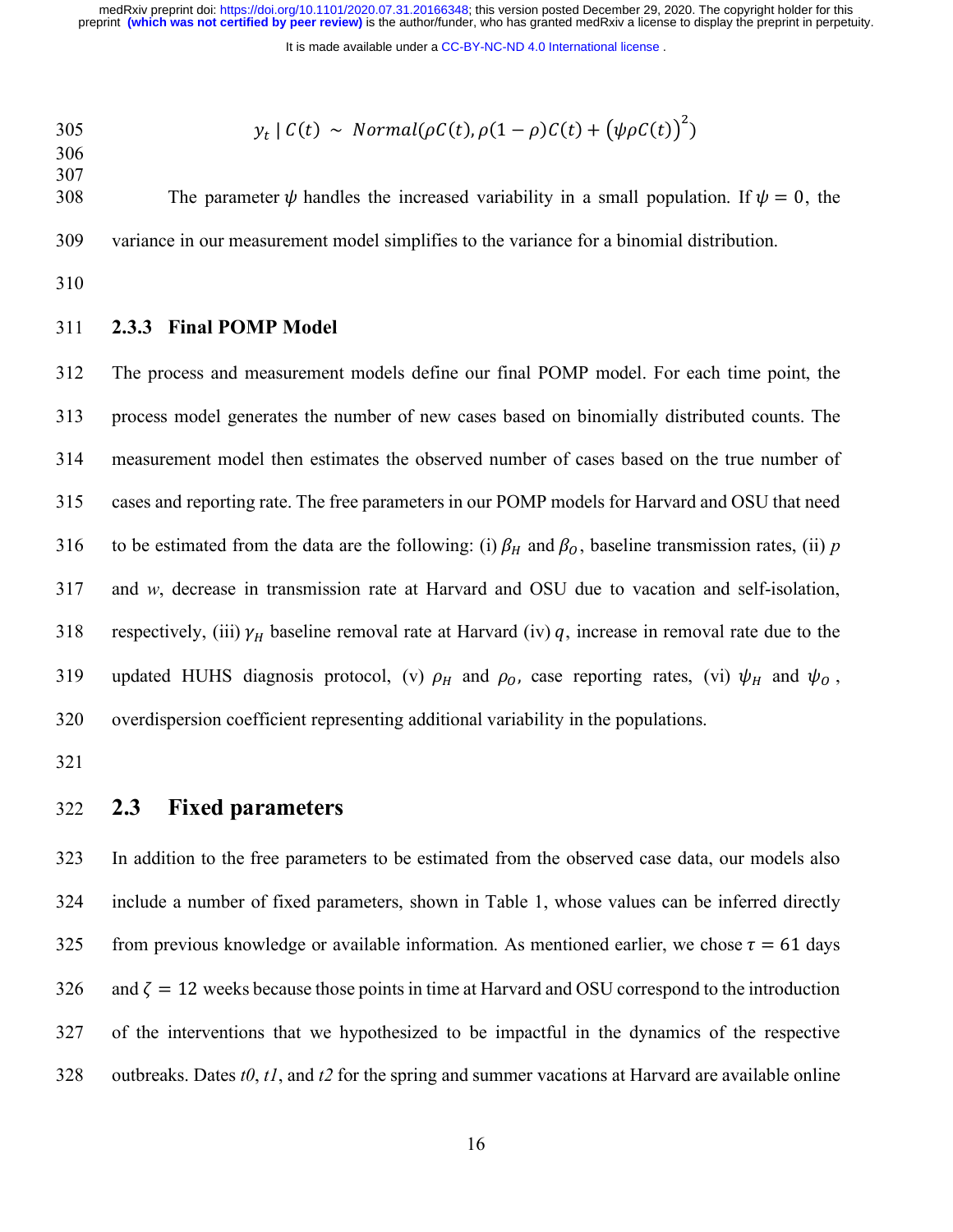It is made available under a [CC-BY-NC-ND 4.0 International license](http://creativecommons.org/licenses/by-nc-nd/4.0/) .

329 (31). We set the rate between the exposed and infectious classes and the recovery rate to  $\sigma = \frac{1}{17}$ 330 and  $\gamma = \frac{1}{5}$ , respectively, since the average latent period and recovery time for mumps are known 331 to be  $\sigma^{-1} = 17$  days and  $\gamma^{-1} = 5$  days (6). Finally, we set the effective population size at Harvard  $332 \t N_H = 20,000 \times 0.53 = 10,600$  people based on records of Harvard's enrollment and 333 employment, and Grad and Lewnard estimation of susceptibility to mumps among college-age 334 adults due to immunity waning (6). Similarly, we use an effective population for OSU given by  $335$   $N<sub>0</sub> = 60,000 \times 0.53 = 31,800$ , leveraging the total enrollment for the 2013-2014 academic year 336 reported in OSU's statistics website (32).

337

| Symbol          | Description                                           | Value          | Units           | Source                                                                                                    |
|-----------------|-------------------------------------------------------|----------------|-----------------|-----------------------------------------------------------------------------------------------------------|
| τ               | Date of intervention at Harvard                       | 61             | day             | Harvard records on interventions (19)                                                                     |
| $t_0, t_1, t_2$ | Vacation dates at Harvard, 2015-2016<br>academic year | 26, 34,<br>100 | day             | Harvard archived academic calendar<br>(31)                                                                |
|                 | Date of intervention at OSU                           | 12             | week            |                                                                                                           |
| $\sigma^{-1}$   | Duration of mumps latent period                       | 17             | day             | Lewnard and Grad (6)                                                                                      |
| $\gamma^{-1}$   | Duration of mumps recovery period                     | 5              | day             | Lewnard and Grad (6)                                                                                      |
| $N_H$           | Effective population at Harvard                       | 10,600         | $\qquad \qquad$ | Harvard records on population size<br>(20) and mumps susceptibility among<br>college-aged individuals (6) |
| $N_O$           | Effective population at OSU                           | 31,800         |                 | OSU's statistical summary (32) and<br>mumps susceptibility among college-<br>aged individuals (6)         |

338

**Table 1:** List of fixed parameters used in mumps transmission model for Harvard and OSU

339

## 340 **2.4 Maximum likelihood estimation of free parameters**

 In order to obtain estimates of the free parameters in our models, we pick the parameter values that maximize the log likelihood of the observed data given each model. Within the POMP framework, we can perform fast maximum likelihood estimation (MLE) via Sequential Monte Carlo (SMC) techniques (28). SMC allows us to calculate the likelihood of the data more efficiently by applying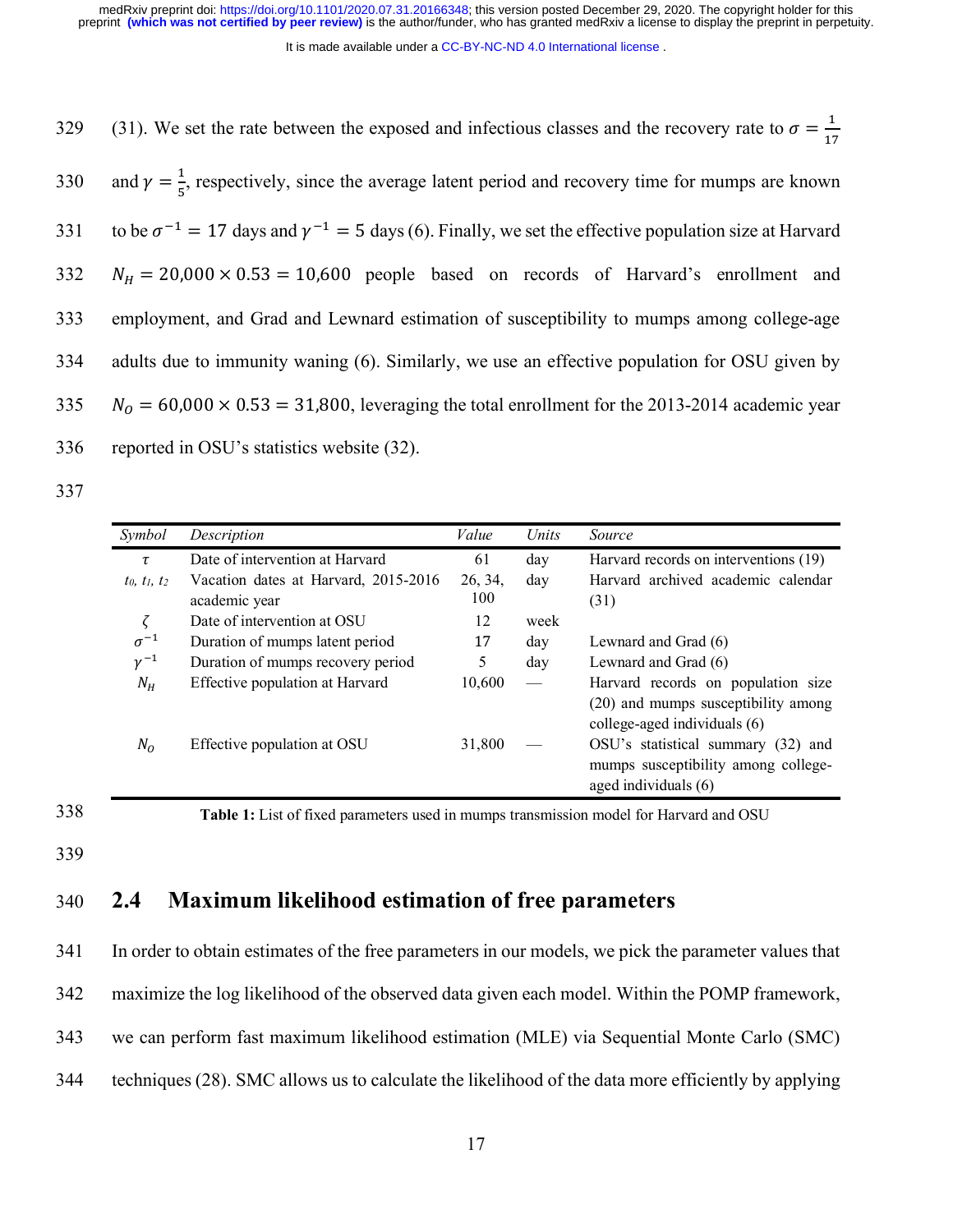It is made available under a [CC-BY-NC-ND 4.0 International license](http://creativecommons.org/licenses/by-nc-nd/4.0/) .

 the Markov property to generate paths in parameter space that sample the likelihood surface. We performed 100 searches from random parameter guesses, each converging to a unique value, and we then took the maximum over the 100 runs the final point estimates. We did this using the pomp package version 2.8 (33) for the R statistical software version 3.6.1 (34). In order to calculate the confidence intervals for each parameter, we selected the top quartile from the set of parameters values obtained in the SMC runs, and applied the adjusted bootstrap percentile (BCa) method (35) with 10,000 bootstrap replicates using the function boot.ci in version 1.3.20 of package boot for R (36).

### **2.5 Intervention analysis**

 Finally, we performed an analysis of the parameters *q* and *w*, which respectively quantify the effect of what we consider to be the defining intervention at Harvard (aggressive diagnosis) occurring around day 61 of the outbreak, and the self-isolation awareness campaign at OSU during March 2014. This could allow us to understand to what extent these interventions made a difference on the trajectory of the outbreak. First, we compared the scenario with the interventions versus a scenario without the interventions. Controlling for all other parameters, we run two sets of simulations at the MLEs, with 200 simulations each. The first set of simulations fixed *q* and *w* at the value obtained from MLE, while the second set of simulations set *q* and *w* to 1, assuming that no interventions occurred around day 61 at Harvard and by week 12 at OSU. We then compared the cumulative number of cases over time for these two sets of simulations, generating a 95% percentile range from all the simulations in each set. Second, we used this method to determine if administering the interventions earlier could have lowered the number of cases. For Harvard, we let the day of the intervention take on values between 1 and 60. Subsequently, we ran simulations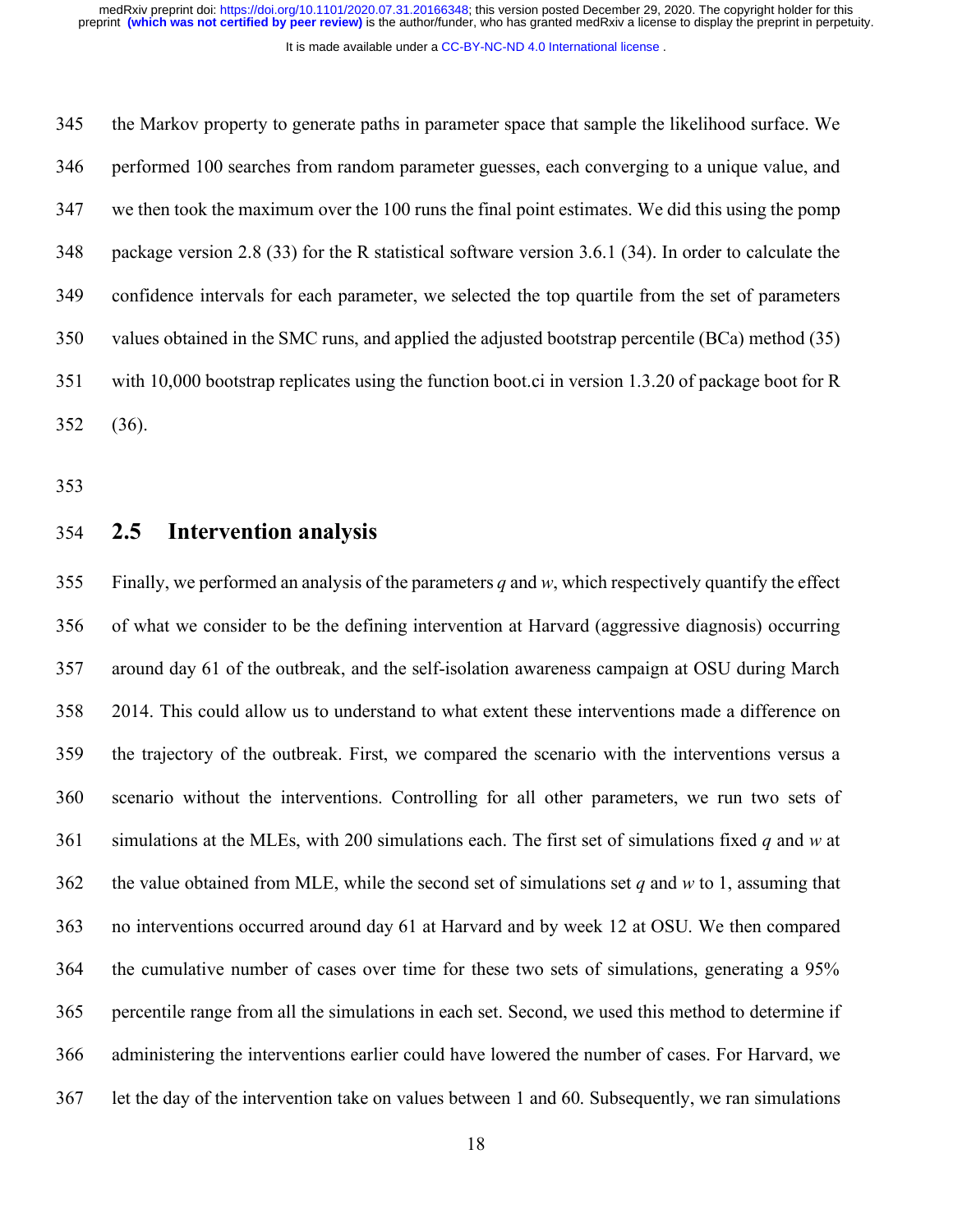medRxiv preprint doi: [https://doi.org/10.1101/2020.07.31.20166348;](https://doi.org/10.1101/2020.07.31.20166348) this version posted December 29, 2020. The copyright holder for this<br>preprint (which was not certified by peer review) is the author/funder, who has grante

It is made available under a CC-BY-NC-ND 4.0 International license.

- for each of these 60 cases, pulled the final outbreak size from the median simulation, and calculated
- the reduction in outbreak size. We applied the same procedure for OSU, in this case varying the
- day of intervention between 1 and 11 and calculating the corresponding final outbreak sizes.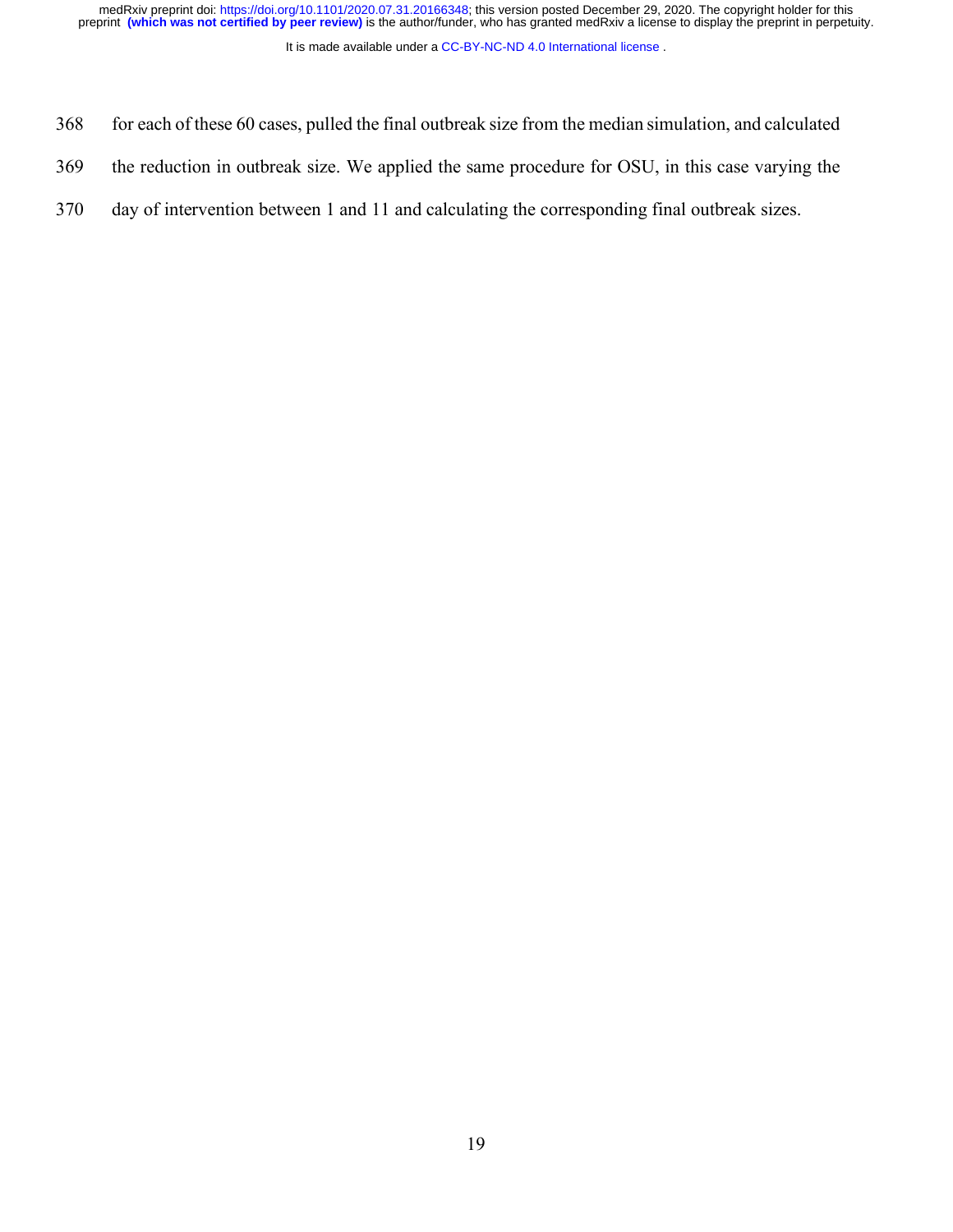It is made available under a [CC-BY-NC-ND 4.0 International license](http://creativecommons.org/licenses/by-nc-nd/4.0/) .

## <sup>371</sup> **3. RESULTS**

## 372 **3.1 Optimal Parameters of Harvard and OSU Outbreaks**

373 The MLEs of the parameters provide insight into the key characteristics of Harvard's and OSU's

374 outbreak. In general, we observe very good agreement between the observed cases and the

375 simulated outbreaks using the optimal parameters. The effective reproduction number also reflects

376 the effects of the interventions at Harvard and OSU in way that's consistent with our initial

377 modeling assumptions. The bootstrap sampling method results in narrow 95% CIs.

378

### 379 **3.1.1 Maximum Likelihood Estimates for Harvard**

380 The results are shown in Table 2. Notably, the baseline removal rate  $\gamma_H$  is quite high, indicating 381 that the initial diagnosis protocol was quite effective at identifying and removing infected students 382 from the population, but it was further increased after day 61. The reporting rate  $\rho_H$  is also 383 remarkably high, which suggests that HUHS was able to identify most of the cases circulating at 384 Harvard.

| Symbol           | Description                           | Point estimate                                                      | 95% CI       | Units      | Source        |
|------------------|---------------------------------------|---------------------------------------------------------------------|--------------|------------|---------------|
| $\beta_H$        | Baseline transmission rate            | 1.39                                                                | (1.29, 1.42) | $day^{-1}$ | <b>MLE</b>    |
| $\gamma_H$       | Baseline removal rate                 | 0.85                                                                | (0.81, 0.88) | $day^{-1}$ | <b>MLE</b>    |
| $\boldsymbol{p}$ | Decrease in infection due to vacation | 0.11                                                                | (0.09, 0.15) |            | <b>MLE</b>    |
| q                | Increase in removal rate              | 2.8                                                                 | (2.25, 2.52) |            | <b>MLE</b>    |
| $\rho_H$         | Proportion of infections reported     | 0.97                                                                | (0.92, 0.95) |            | MLE           |
| $\psi_H$         | Overdispersion parameter              | 0.54                                                                | (0.49, 0.53) |            | MLE           |
| $R_E(t)$         | Effective reproduction number         | 1.63 normal term<br>0.18 during vacation<br>0.58 after intervention |              |            | Calculated as |

385

386

**Table 2:** List of parameters in the Harvard model that were obtained by MLE or calculated using the estimated parameters.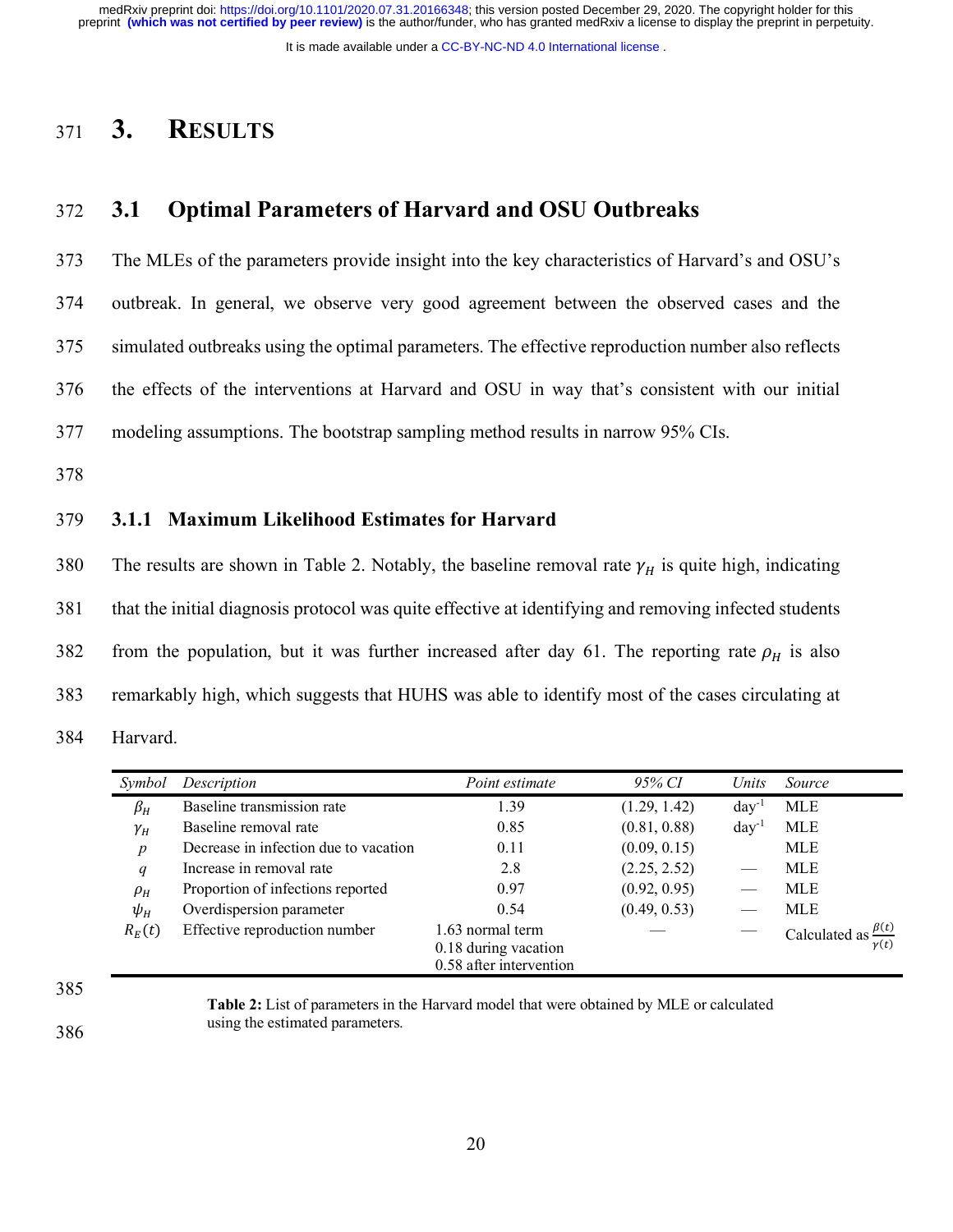It is made available under a [CC-BY-NC-ND 4.0 International license](http://creativecommons.org/licenses/by-nc-nd/4.0/) .

 We ran stochastic simulations of Harvard's outbreak using the parameter values from Table 2. Figure 3 shows consistent results across simulations: shortly after day 61 (the time of the primary intervention), we consistently see a decrease in the number of observed cases. The variability in the simulations can partly be attributed to the randomness in the stochastic model as well as the over-dispersion parameter. Variability can also be explained by the MLE of the basic reproduction number being below 2, which together with the stochasticity built into the simulations, can result in absence of outbreak, such as in simulation 8, or much smaller outbreaks like in 5, 7, and 9.

394

### 395 **3.1.2 Maximum Likelihood Estimates for OSU**

 The MLEs of the parameters for the OSU model, as well as derived quantities, are shown in Table 3. Here we can see an initial reproductive number of almost 6, much higher than Harvard's. However, it eventually becomes lower than 1, which supports our modeling assumptions of an awareness campaign from OSU, perhaps helped by news reporting about the outbreak, that lead to effective self-isolation of individuals.

| Symbol                        | Description                                 | Point estimate                      | 95% CI        | Units      | <i>Source</i>                                        |
|-------------------------------|---------------------------------------------|-------------------------------------|---------------|------------|------------------------------------------------------|
| $\beta_o$                     | Transmission rate constant                  | 1.19                                | (1.19, 1.2)   | $day^{-1}$ | <b>MLE</b>                                           |
| $\mathcal W$                  | Decrease in infection due to self-isolation | 0.16                                | (0.157, 1.16) |            | MLE                                                  |
| $\rho_{\scriptscriptstyle O}$ | Proportion of infections reported           | 0.03                                | (0.029, 0.03) |            | MLE                                                  |
| $\psi_o$                      | Overdispersion parameter                    | 0.38                                | (0.376, 0.38) |            | MLE                                                  |
| $R_F(t)$                      | Effective reproduction number               | 5.95 initial<br>0.95 after advisory |               |            | $\frac{\beta(t)}{t}$<br>Calculated as<br>$\gamma(t)$ |

401

**Table 3**: List of parameters in the OSU model that obtained by MLE or calculated using the estimated parameters.

| 403 | As with Harvard, we run stochastic simulations of OSU's outbreak using the parameter values    |
|-----|------------------------------------------------------------------------------------------------|
| 404 | from Table 3. The simulated outbreaks are shown in Figure 4, and they replicate the real curve |
| 405 | with some random variation due to the stochastic nature of the model.                          |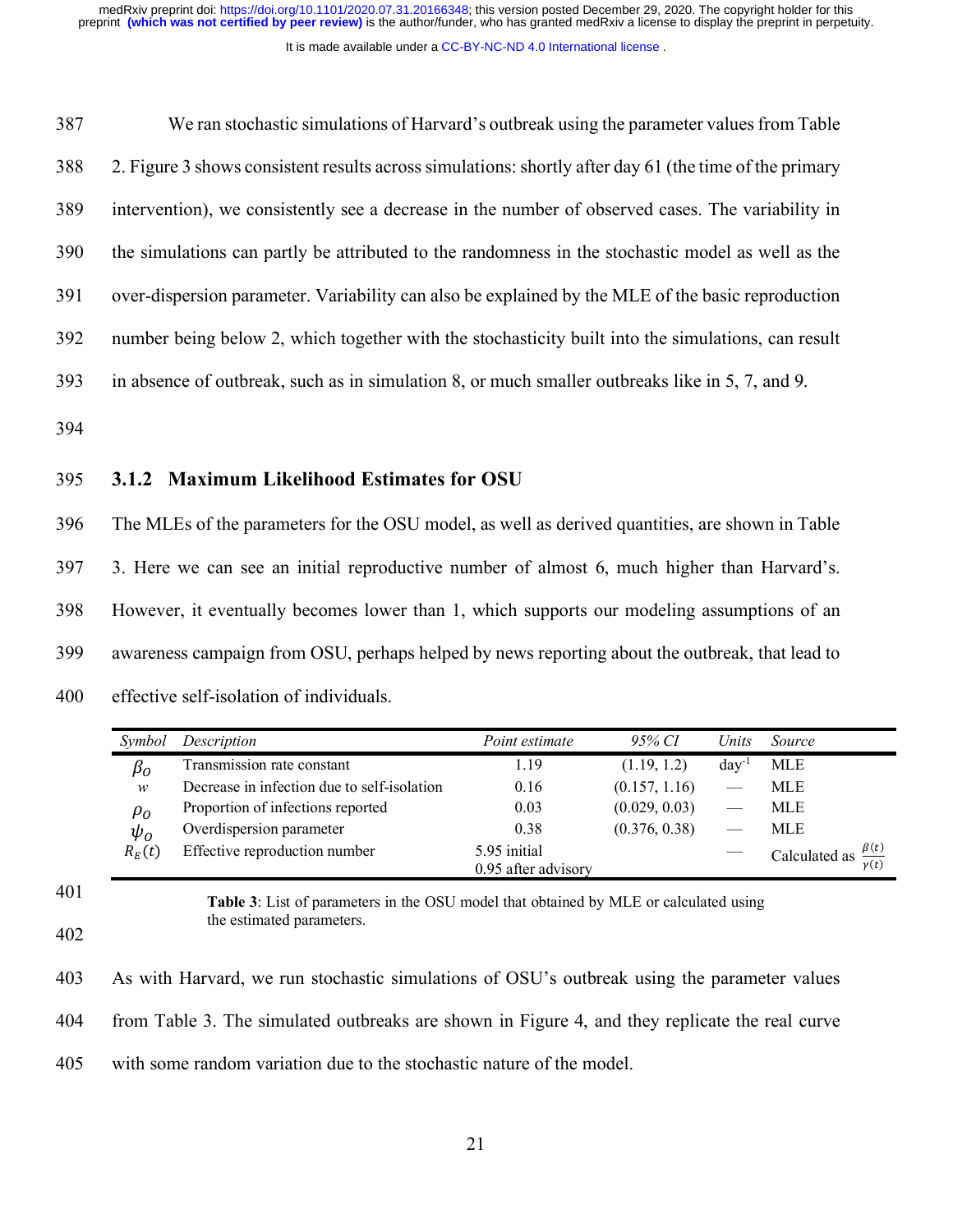medRxiv preprint doi: [https://doi.org/10.1101/2020.07.31.20166348;](https://doi.org/10.1101/2020.07.31.20166348) this version posted December 29, 2020. The copyright holder for this<br>preprint (which was not certified by peer review) is the author/funder, who has grante

It is made available under a [CC-BY-NC-ND 4.0 International license](http://creativecommons.org/licenses/by-nc-nd/4.0/) .



**Figure 3:** Nine simulations of the final Harvard model evaluated at the maximum likelihood estimates. Comparisons to the actual data show that many of the simulations (particularly Simulation 1, 2, 3, and 6) have similar patterns that mirror the shape curve for the observed data.



**Figure 8:** Nine simulations of the final OSU model evaluated at the maximum likelihood estimates. All of them follow the observed data quite closely.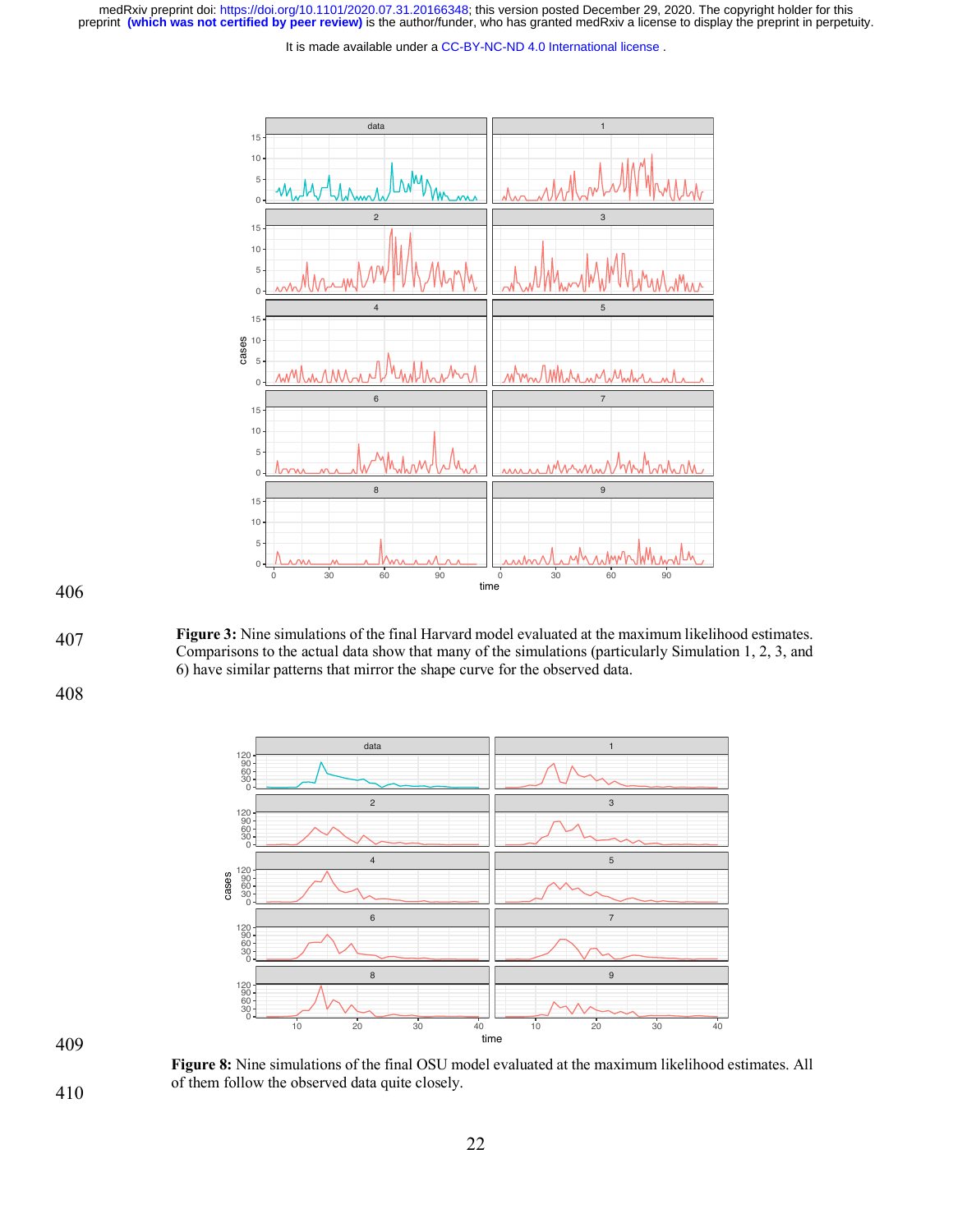It is made available under a [CC-BY-NC-ND 4.0 International license](http://creativecommons.org/licenses/by-nc-nd/4.0/) .

### **3.2 Earlier intervention decreases outbreak size at Harvard and OSU**

 The results from the intervention analysis for Harvard and OSU is depicted in Figure 5. By the final day of the Harvard outbreak (day 130), the simulations without the intervention on day 61 yielded outbreak sizes that were up to four times the size of the actual outbreak (Figure 5A). These results also indicate that the outbreak would have lasted much longer, if not for these vigilance- increasing strategies. By varying the day of the intervention from 1 to 61, we also obtained a linear regression between day of intervention and reduction of the outbreak (Figure 5C). The fitness of 418 the regression is very high  $(R^2=0.96, P<10^{-9})$ , and quick inspection of the plot reveals that if the new diagnosis protocol had been implemented within the first 10 days of the outbreak, then no more than 50 students would have been infected in total at Harvard.

 For OSU we observe similar trends. Lack of intervention on week 12 could have resulted in an outbreak twice as large (Figure 5B). The outbreak size as a function of the intervention week also shows a strong dependency, but in this case non-linear and best fit with a sigmoid function of 424 the form  $1/(1+e^{week-12})$ . Using this transformation, the fit is also very high  $(R^2=0.63, P<0.005)$ , and we can conclude that intervening earlier would have had a major effect as well: if the awareness campaigns prompting students to self-isolate had started around week 5 or 6 (rather than week 12), then it appears likely that the outbreak would have been eradicated.

- 
- 
-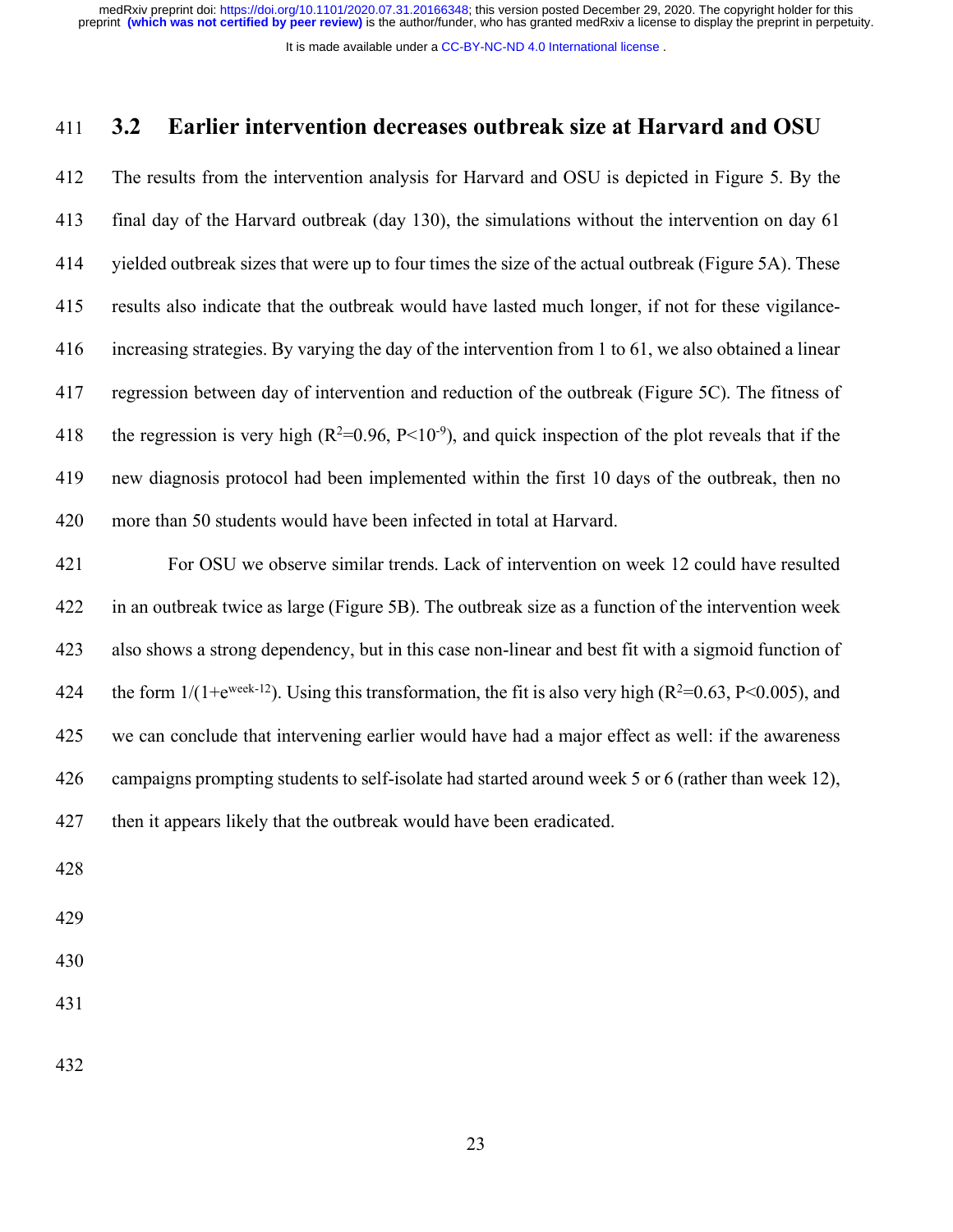It is made available under a CC-BY-NC-ND 4.0 International license.



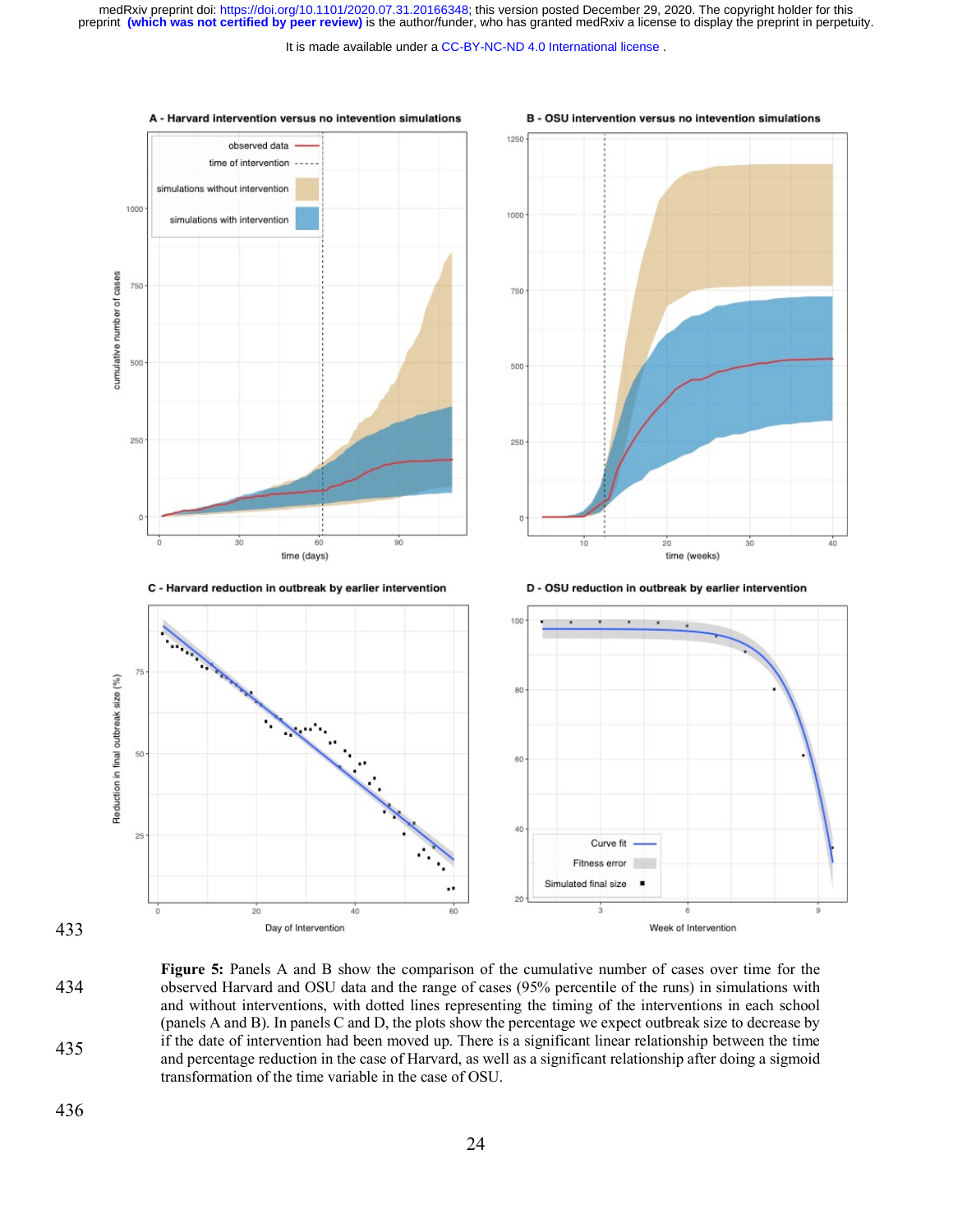It is made available under a [CC-BY-NC-ND 4.0 International license](http://creativecommons.org/licenses/by-nc-nd/4.0/) .

## **4. DISCUSSION**

### **4.1 Parameter interpretation**

 The MLEs give us insight into characteristics of the mumps outbreaks at Harvard University in 440 2016 and Ohio State University in 2014, as measured by their effective reproduction numbers  $R_E$ , 441 intervention parameters q and w, rates of removal  $\gamma$ , reporting rates  $\rho$ , and overdispersion 442 parameters  $\psi$ . At Harvard,  $R_E$  during normal class term was 1.63, which indicates that the outbreak was growing, even though testing and isolation by HUHS resulted in a baseline removal 444 time of only  $\frac{1}{0.85} = 1.2$  days. This points to the effectiveness of the quarantine system implemented by HUHS. However, a small fraction of false negative cases still managed to escape quarantine and keep the virus under circulation, as indicated by the reproduction number being higher than 1. The reproduction number goes below 1 during the spring break, which is reasonable given that most students are away given the residential nature of the Harvard campus. However, transmission resumes after the break. It is only after the implementation of the new diagnosis protocol on day 61, which required isolation if clinical symptoms were present, that had a dramatic effect on the detection and isolation of positive cases, effectively taking the removal time to less than 1 day and the reproductive number below 0.6. Thanks to this key intervention, it was possible to end the outbreak before the beginning of the summer recess.

454 The estimate of  $\rho$  is 0.96, which implies the reporting rate at Harvard was remarkable. Reasons include the email awareness campaign, a community network – from resident deans to athletic coaches – reporting students and employees who seemed at-risk, and more aggressive 457 diagnoses, particularly towards the end of the outbreak. The estimate for  $\psi$  is 0.54, suggesting that 458 the actual data has more variability than expected under the assumed distribution. If  $\psi$  had been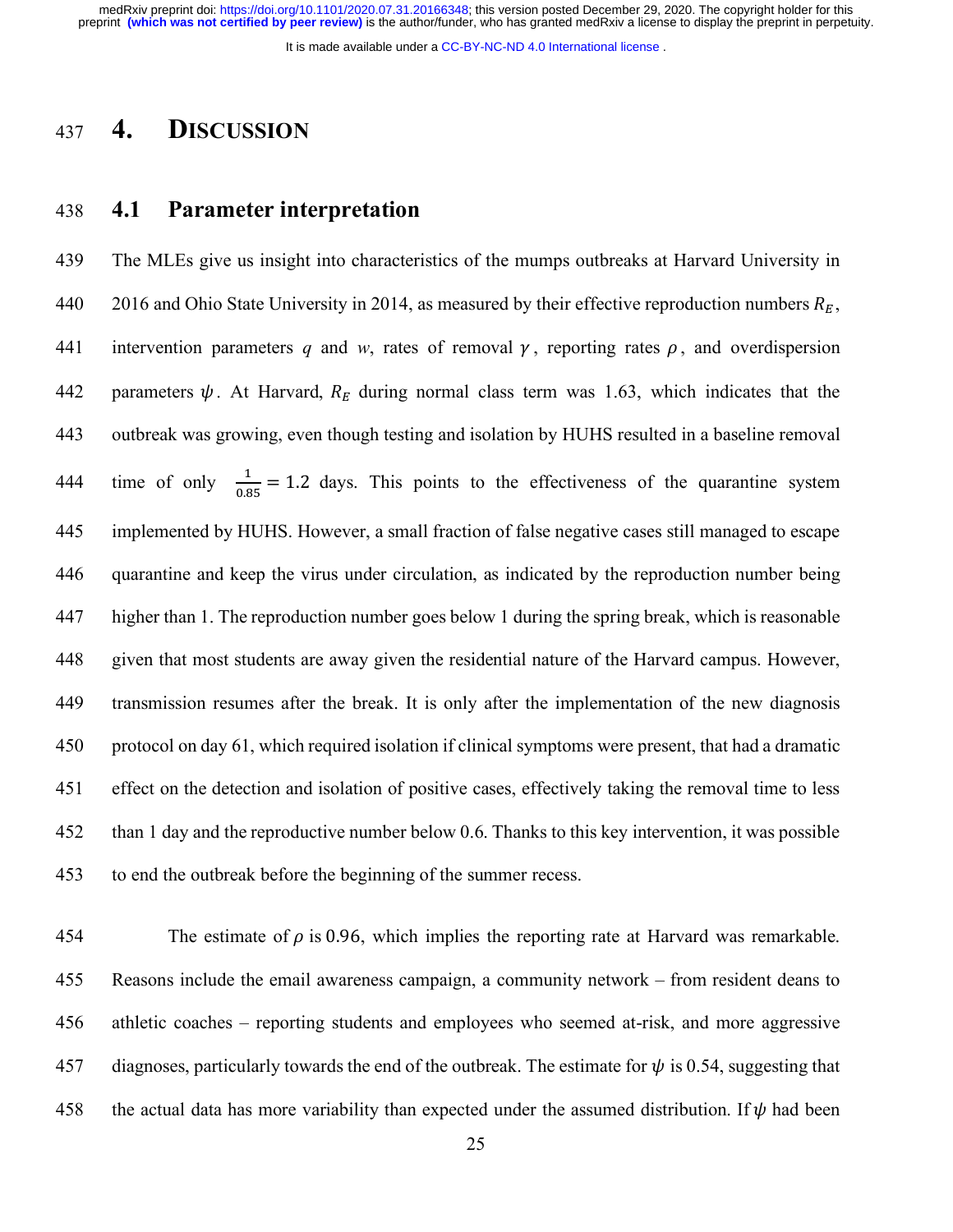It is made available under a [CC-BY-NC-ND 4.0 International license](http://creativecommons.org/licenses/by-nc-nd/4.0/) .

 approximately 0, the variance in our measurement model would have simplified to the variance for a binomial distribution. However, because the 95% confidence interval is (0.5, 0.56) and thus does not include 0, we justify the modelling decision of representing the number of cases as an over-dispersed binomial. Demographic and environmental stochasticity (e.g.: a student in the midst of midterm season may be less likely to report symptoms), as well as the interventions themselves (e.g.: reporting may increase temporarily after an awareness email) can result in over-dispersion in the number of reported cases.

 In the case of OSU, we obtain a much higher reproduction number at the beginning of the outbreak, near 6, and a very low reporting rate of 3%. Before discussing these results any further, it is important to keep in mind that we extrapolated OSU cases from state-level reports by the CDC. Furthermore, we did not have direct access to information about the containment interventions adopted by the school, as we did for Harvard, so we were only able to make educated guesses about those possible interventions based on information we found on the web. However, the internal consistency of the resulting model and the good agreement with the available data, gives some weight to these results. Within our OSU model, we see that the assumed self-isolation of students motivated by the advisories posted by OSU had the intended effect of stopping the outbreak. The effective reproduction number dips below 1 after March, which is when the awareness campaign appeared to have started, and also when the outbreak gained local and national prominence due to news reporting. The low reporting rate is closer to population-wide estimates of this parameter (6), and is also compatible with a large, non-residential campus where it is harder to reach out to students as they live scattered around the city. A consequence of this number is that the outbreak should have been 30 times larger than observed. Since the observed case count is approximately 500, it follows that the total number of cases could have reached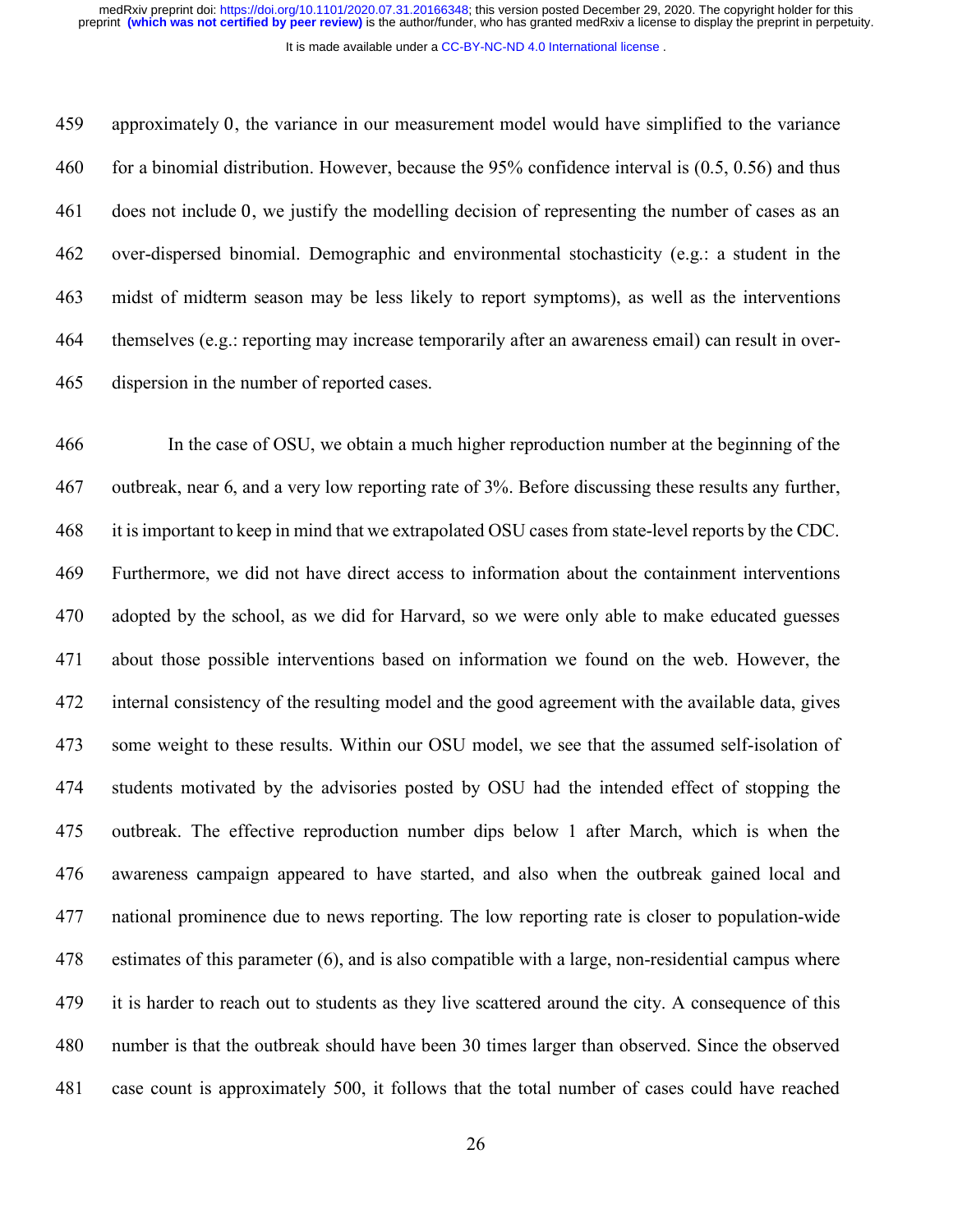It is made available under a [CC-BY-NC-ND 4.0 International license](http://creativecommons.org/licenses/by-nc-nd/4.0/) .

 15,000 individuals, which is still possible given that the number of susceptible within the school's student population is over 30,000. This is still a very significant number, and it is possible that a large majority of these potential 15,000 cases only had mild symptoms. Furthermore, the modeling approximation of closed SEIR compartments is probably less accurate for OSU given its non- residential nature: students there have more opportunity to interact with individuals outside of their school, resulting in additional transmissions that are not captured by our model, and thus affecting the interpretation of parameters such as the reporting rate.

## **4.2 Effect of strict isolation policy vs self-isolation**

 Arguably the most critical intervention by HUHS was the isolation requirement for confirmed and probable mumps cases. By comparing the Harvard and OSU outbreaks, we conclude that the isolation policy led to a smaller average infectious period for Harvard patients. The MLEs for Harvard and OSU are different for several parameters, most notably basic reproduction number, reporting rate, and rate of transition from the infectious to removed class. Firstly, OSU's basic reproduction number is over four times that of Harvard. Harvard's isolation policy best explains this difference because it physically prevented infectious persons from causing multiple secondary infections, thus suppressing the growth of the outbreak. Secondly, OSU's reporting rate is extremely low, at approximately 3% compared to Harvard's 96%. We do not have access to OSU's diagnostic procedures nor do we know the extent of their email awareness campaign, but we hypothesize that a lack of one or both of these may explain at least a portion of the dissimilarity in the two schools' reporting rates. However, the reduction in OSU's transmission rate we observe in our model post-intervention is still very significant at 94%, and would have been a major contributor to help containing the outbreak there. This suggests that compliance with easy-to-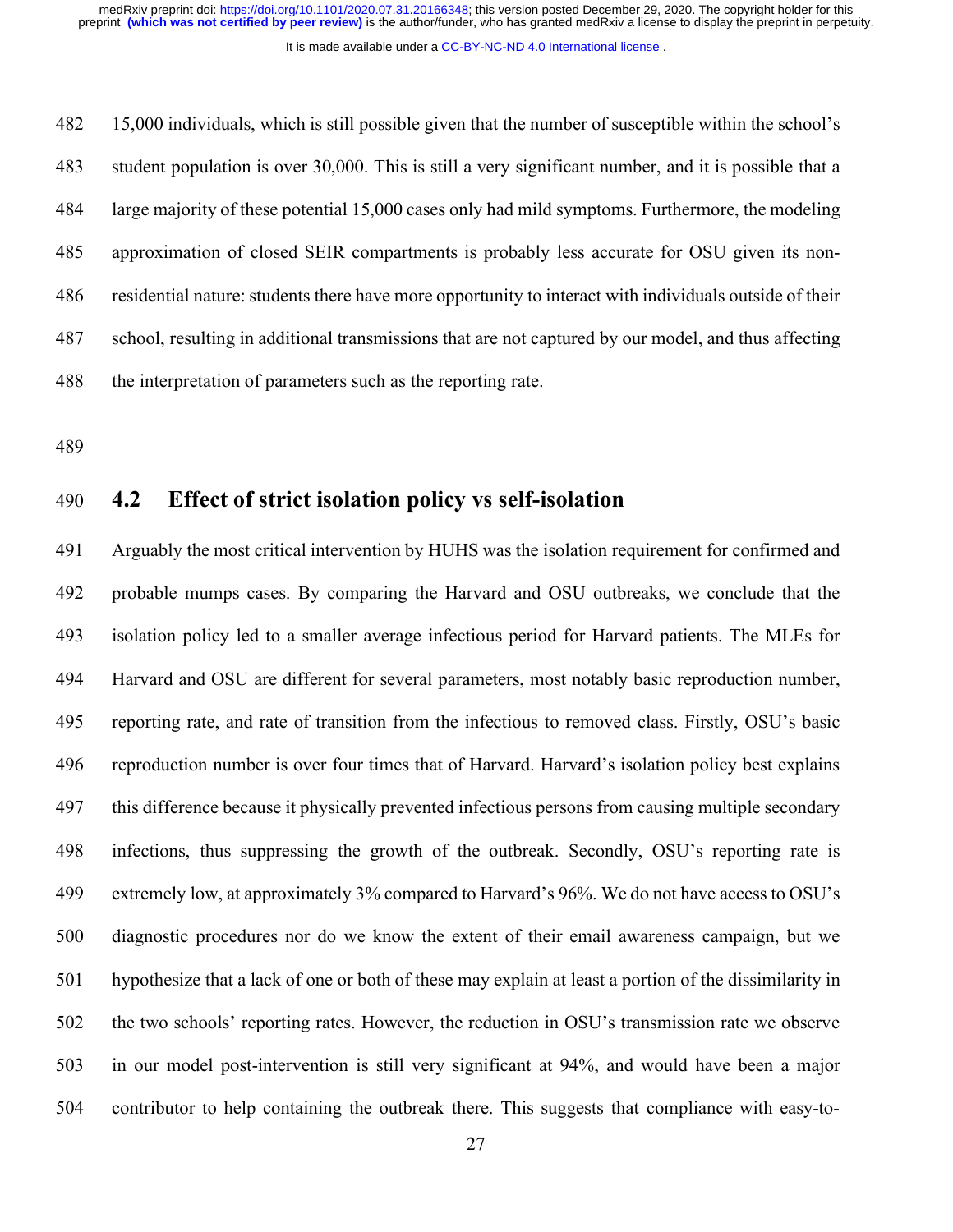It is made available under a [CC-BY-NC-ND 4.0 International license](http://creativecommons.org/licenses/by-nc-nd/4.0/) .

 implement measures such as self-isolation could go a long way towards outbreak mitigation. Of course, high compliance is contingent on good educational and awareness campaigns by the health authorities.

### **4.3 Implications of intervention analysis**

 With the benefit of our intervention analysis, we conclude that aggressive diagnoses decreased the size of the Harvard outbreak by approximately three-fourths. Furthermore, for every day of intervention delay, we estimate that the outbreak size would have increased by 1.6 percentage points, extrapolating the regression line in Figure 5C. Likewise, self-isolation prompted by health advisories posted by the university reduced the size of the OSU outbreak by half. Given the non- linear dependency between change in outbreak size and timing of intervention (Figure 5D), the increase would have been even larger in that outbreak. Interestingly, this dependency also implies that self-isolation in the first weeks of the outbreak can be enough to completely stop spread.

 Clearly, a limitation of this analysis is the assumption that everything remains the same while changing the time of the intervention under consideration. In reality, other factors might come into play if the outbreak becomes larger or smaller, which in turn could affect the dynamics of the outbreak as well as the interventions themselves. However, this analysis still provides a useful hypothetical quantification of the effect of accelerating or delaying interventions designed to contain the spread of an outbreak and here, as expected, the sooner the interventions are introduced, the better the outcomes in terms of outbreak size. Of course, existing constraints in the school's health system could impede fast interventions. In such situations, our method can be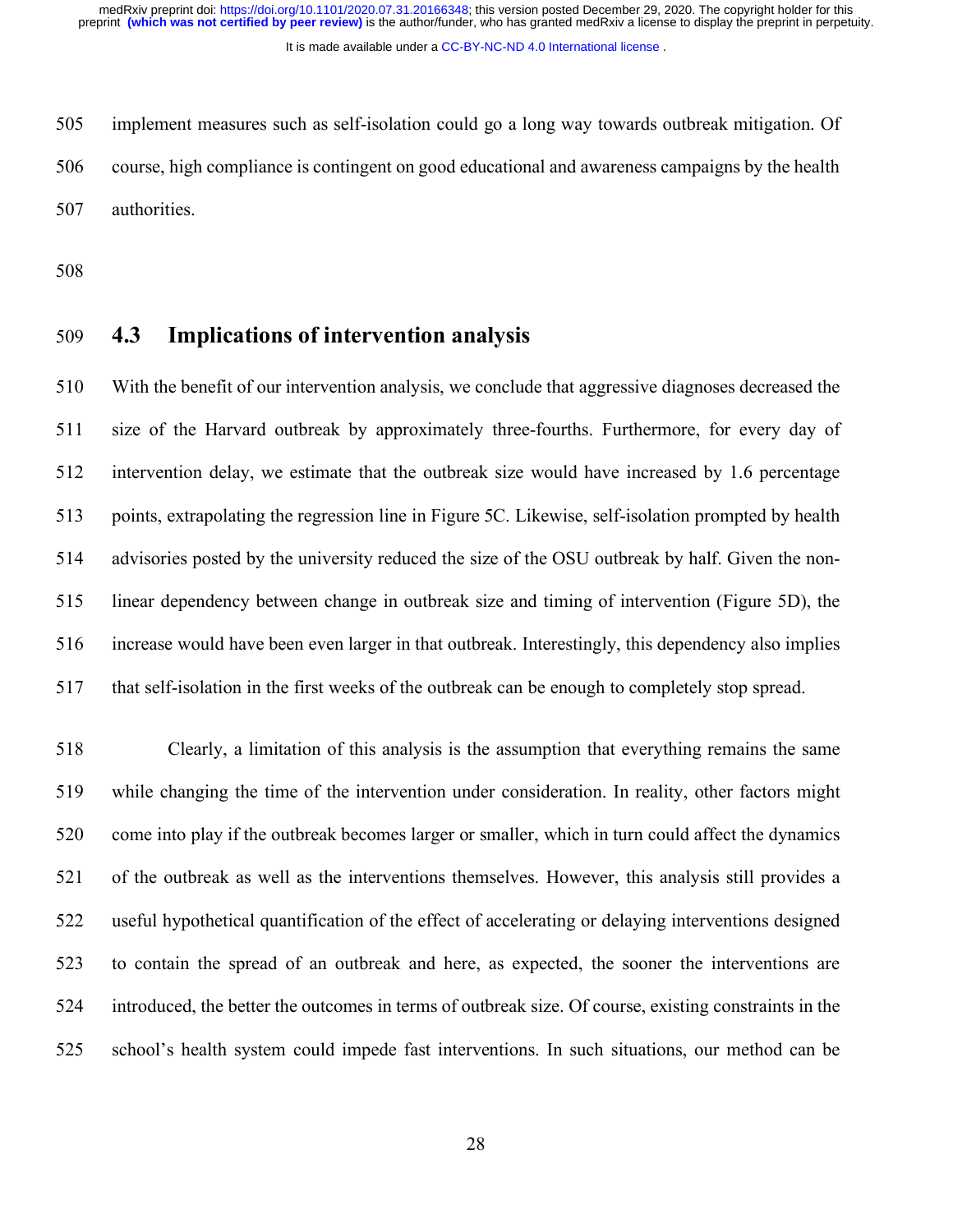It is made available under a [CC-BY-NC-ND 4.0 International license](http://creativecommons.org/licenses/by-nc-nd/4.0/) .

 useful to perform a cost-benefit analysis of how late an intervention could be made to still have a significant reduction in the health burden caused by the disease.

### **4.4 Conclusions**

 We constructed and parametrized a POMP model for the transmission of mumps on college campuses. Unlike other models of infectious disease, which opt for deterministic representations, our stochastic model is adaptable to small populations and accounts for the noisiness and incompleteness of case data. Moreover, it incorporates parameters that measures the effect of interventions implemented after a given point in time. Given the worldwide crisis caused by the COVID-19 pandemic, such models can be useful to quickly evaluate interventions designed to contain the spread of SARS-CoV-2 once schools reopen in the U.S. and around the world.

 We compared an outbreak at Harvard University, with its various intervention strategies, to another university outbreak of comparable reported cases at OSU. Importantly, while most literature today focuses on mumps prevention – such as administering third MMR doses to college- age students – this paper provides quantitative backing for more immediate and less costly approaches to mitigating the spread of mumps and other infectious diseases, most notably COVID- 19, for which there is no vaccine yet available. In particular, requiring strict isolation if any symptoms of the disease are presented would significantly reduce transmission and ultimately the size of the outbreak. Effective awareness campaigns that lead to self-isolation of infected individuals with mild symptoms can also have a significant effect in containing the spread of disease and limiting the risk for vulnerable populations.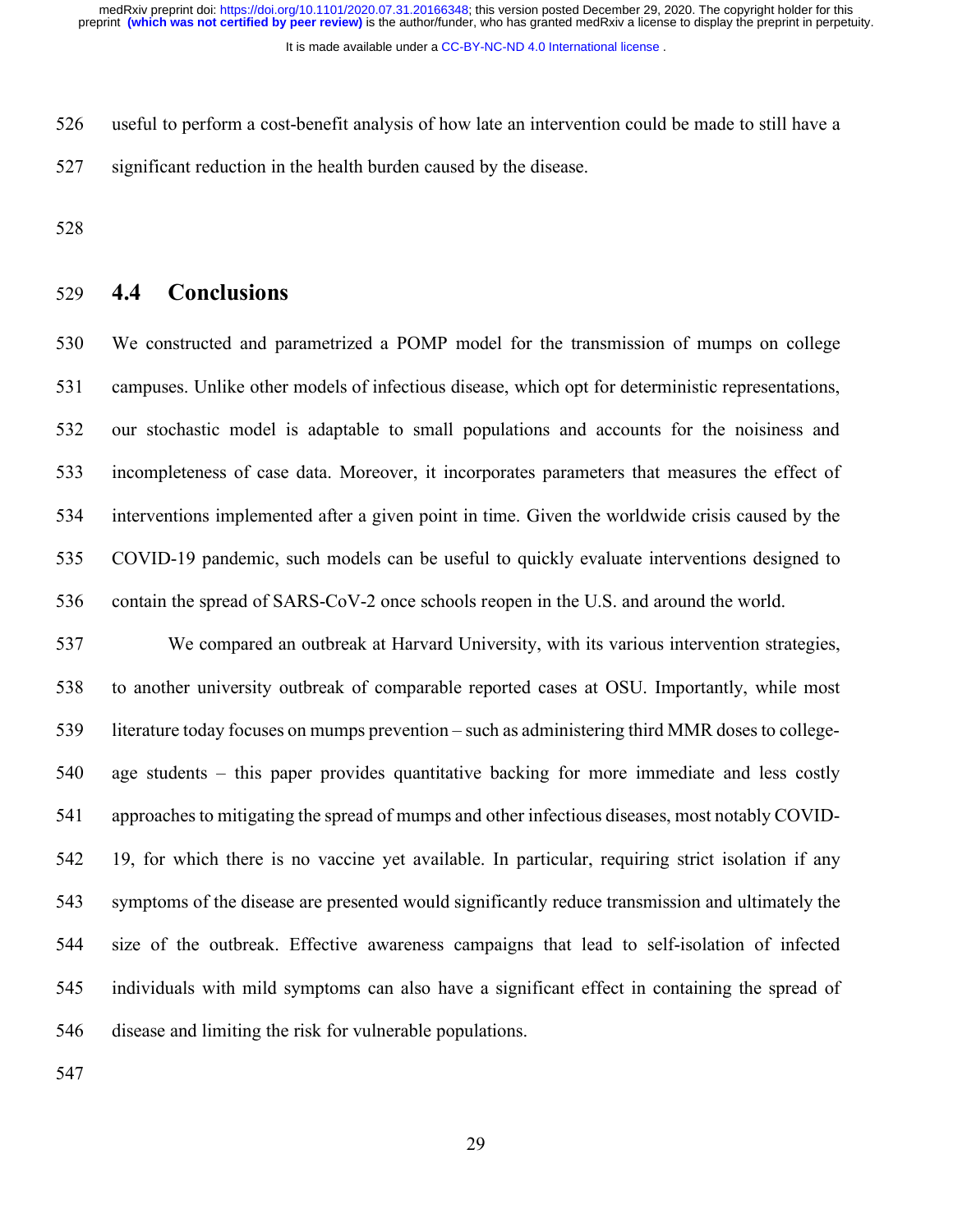It is made available under a [CC-BY-NC-ND 4.0 International license](http://creativecommons.org/licenses/by-nc-nd/4.0/) .

### **4.4 Limitations**

 Some of our conclusions are likely affected by confounding factors that we cannot control for in this analysis. For example, the outbreak at Harvard started to subside in late April, not long before students finish the semester and leave campus, which would decrease the number of potential infections. The most promising method to determine the exact effect of isolation strategies is through a randomized control trial. Regarding the differences between OSU and Harvard parameters, we must be cautious in taking the OSU estimates at face value. Given that the OSU data consists of weekly reports rather than daily reports of cases, we should expect the estimates for the parameters to be less accurate. Furthermore, the cases are not solely linked to the university. Numerous cases in the data occurred in the greater Columbus area, suggesting that the parameter estimates do not only account for the dynamics of mumps on campus. Lastly, major differences in housing and campus characteristics could have also contributed to differences between the two schools; for instance, OSU's population size is three times that of Harvard, and OSU has larger dorms than Harvard's houses. Interventions used at Harvard simply may not have worked as well at OSU. We were fortunate to have direct access to school administrators who were involved in the response to the 2016 outbreak to discuss HUHS interventions in detail, but we were not able to get the same level of detail for OSU's interventions, as discussed in the main text. More broadly, lack of publicly available datasets, with the exception of CDC reports on OSU's outbreak, is a serious impediment to perform these analyses. Therefore, it will be essential that universities across the US and globe actively share data for comparative analysis, to identify the best intervention strategies to protect college campuses from outbreaks, especially in the post-COVID-19 world.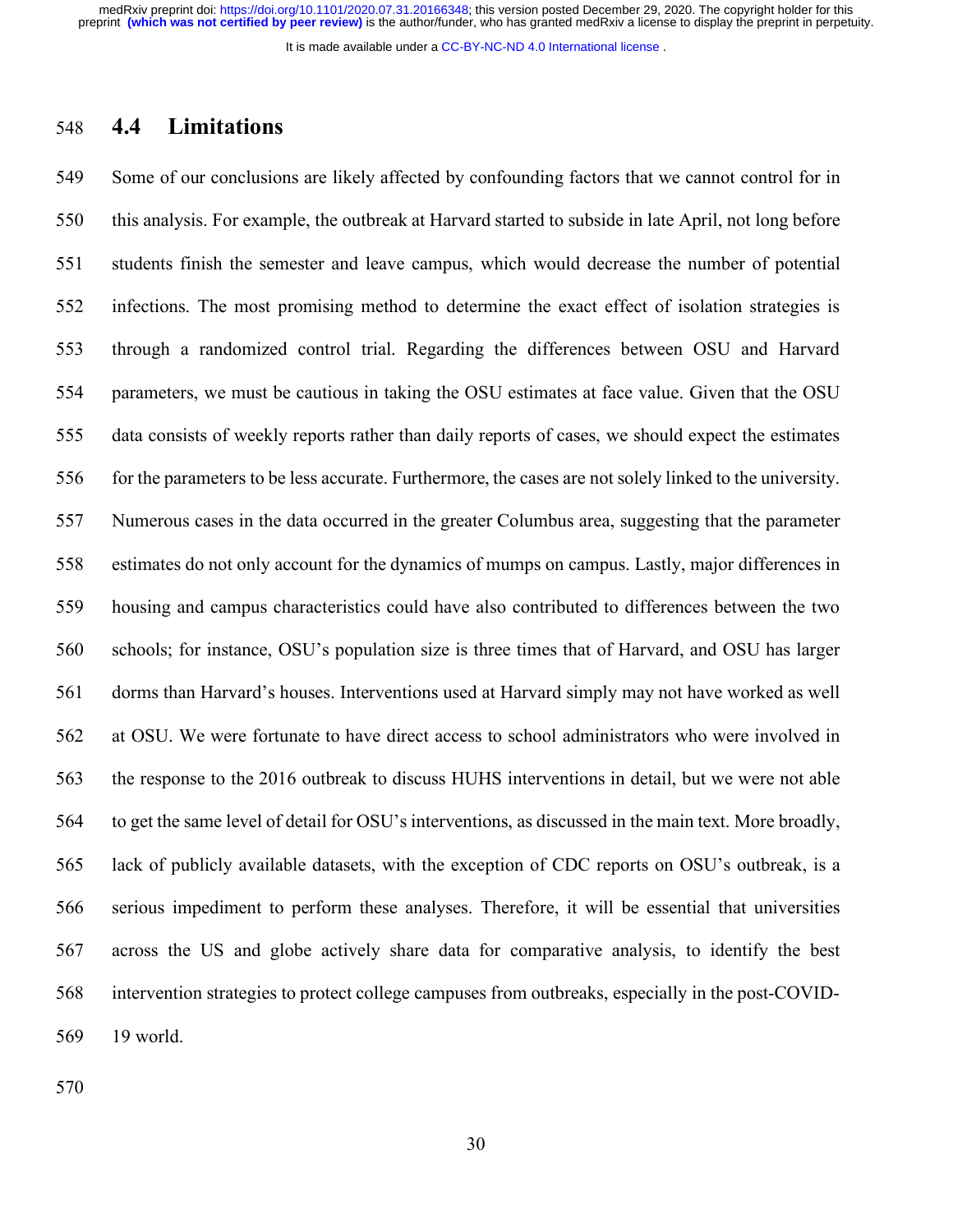It is made available under a [CC-BY-NC-ND 4.0 International license](http://creativecommons.org/licenses/by-nc-nd/4.0/) .

- **Competing Interests:** We declare no competing interests.
- **Source Code:** Available at https://github.com/broadinstitute/mumps-pomp-models

**Author's Contributions:** MS participated in the design of the study, carried out the data analysis,

developed the epidemiological models, generated the conclusions, and drafted the manuscript; GF

developed the epidemiological models, and generated the conclusions; AC conceived of the study,

participated in the design of the study, coordinated the study, and helped draft the manuscript; SF

and PJB provided data on the HUHS interventions and reviewed the final draft of the manuscript;

PCS overviewed the study and reviewed the final draft of the manuscript. All authors gave final

approval for publication.

 **Acknowledgements:** The authors would like to thank Jonathan Grad and Joseph Lewnard for providing feedback on the study design, Hayden Metsky for reviewing the manuscript, members of MDPH for providing access to the Harvard data, and Bridget Chak and Shirlee Wohl for guiding in the interpretation of the data.

 **Ethics:** Usage of Harvard University data for development of the SEIR model was approved by the Massachusetts Department of Public Health (MDPH) through protocol 906066. Harvard University Faculty of Arts and Sciences and the Broad Institute ceded review of secondary analysis to the MDPH IRB through institutional authorization agreements. The MDPH IRB waived informed consent given this research met the requirements pursuant to 45 CFR 46.116 (d). Data from Ohio State University was obtained from the CDC's Morbidity and Mortality Weekly Report 2014. The Broad Institute has determined usage of this data constitutes non-human subjects research.

**Funding:** Howard Hughes Medical Institute, US National Institutes of Health.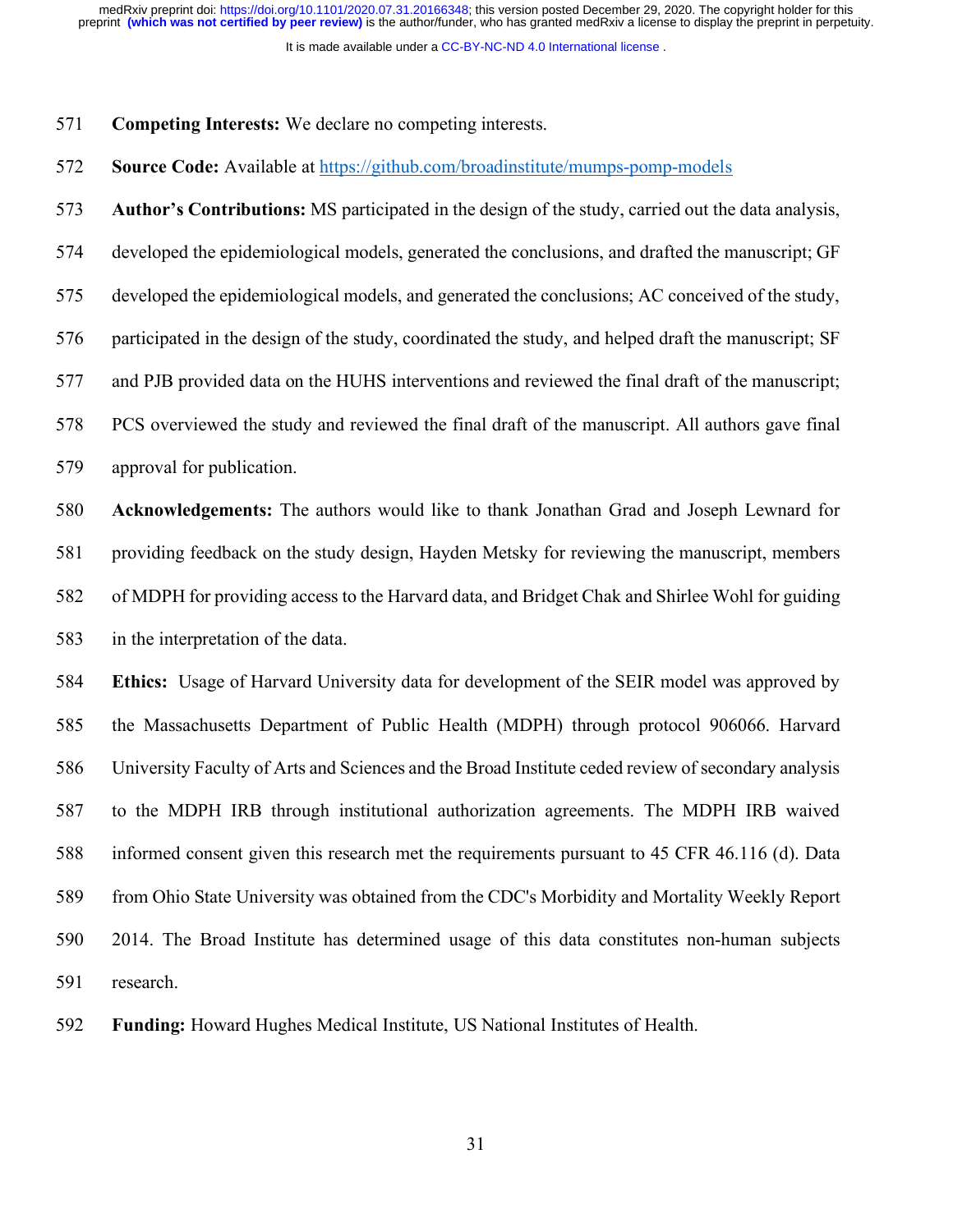It is made available under a CC-BY-NC-ND 4.0 International license.

# **REFERENCES**

- 1. Impact of the COVID-19 pandemic on education Wikipedia, the free encyclopedia2020 594 [updated 30 May 2020. Available from: https://en.wikipedia.org/wiki/Impact of the COVID-595 19 pandemic on education.
- 2. Panovska-Griffiths J, Kerr CC, Stuart RM, Mistry D, Klein DJ, Viner RM, et al. Determining the optimal strategy for reopening schools, the impact of test and trace interventions, and the risk of occurrence of a second COVID-19 epidemic wave in the UK: a modelling study. Lancet Child Adolesc Health. 2020;4(11):817-27.
- 3. Lordan R, FitzGerald GA, Grosser T. Reopening schools during COVID-19. Science (New York, NY). 2020;369(6508):1146.
- 4. Costill D. College campus outbreaks require timely public health response. Healio [Available from: https://goo.gl/aW7GaT.
- 5. Hurtado C. The Rise of Mumps in the United States Outbreak Observatory [Available from: https://www.outbreakobservatory.org/outbreakthursday-1/12/7/2017/the-rise-of-mumps-in-the-united-states.
- 6. Lewnard JA, Grad YH. Vaccine waning and mumps re-emergence in the United States. Science Translational Medicine. 2018;10(433).
- 7. Polack FP, Thomas SJ, Kitchin N, Absalon J, Gurtman A, Lockhart S, et al. Safety and Efficacy of the BNT162b2 mRNA Covid-19 Vaccine. N Engl J Med. 2020.
- 8. The COVID vaccine challenges that lie ahead. Nature. 2020;587(7835):522.
- 9. Nishiura H, Kobayashi T, Miyama T, Suzuki A, Jung S-m, Hayashi K, et al. Estimation of the asymptomatic ratio of novel coronavirus infections (COVID-19). International Journal of Infectious Diseases. 2020;94:154-5.
- 10. Davies N, Barnard RC, Jarvis CI, Kucharski AJ, Munday JD, Pearson CAB, et al. Estimated transmissibility and severity of novel SARS-CoV-2 Variant of Concern 202012/01 in England. CMMID Repository. 2020.
- 11. Shah M, Quinlisk P, Weigel A, Riley J, James L, Patterson J, et al. Mumps Outbreak in a
- Highly Vaccinated University-Affiliated Setting Before and After a Measles-Mumps-Rubella Vaccination Campaign—Iowa, July 2015–May 2016. Clinical Infectious Diseases. 2018;66(1):81- 8.
- 12. Golwalkar M, Pope B, Stauffer J, Snively A, Clemmons N. Mumps Outbreaks at Four Universities - Indiana, 2016. MMWR Morb Mortal Wkly Rep. 2018;67(29):793-7.
- 13. Bixler J, Botelho G. Over 360 cases of mumps in central Ohio, most of them tied to OSU.
- CNN [Available from: https://www.cnn.com/2014/05/16/health/ohio-mumps/index.html.
- 14. Mumps Cases and Outbreaks Centers for Disease Control and Prevention [Available from: https://www.cdc.gov/mumps/outbreaks.html.
- 15. Wohl S, Metsky HC, Schaffner SF, Piantadosi A, Burns M, Lewnard JA, et al. Combining genomics and epidemiology to track mumps virus transmission in the United States. PLOS Biology. 2020;18(2):e3000611.
- 16. Isolation Expenses (2016-2017). Harvard University Health Services; 2017.
- 17. Stocks T, Britton T, Höhle M. Model selection and parameter estimation for dynamic
- epidemic models via iterated filtering: application to rotavirus in Germany. Biostatistics. 2018.
- 18. Barreira P, Fitzgerald S. Personal communication. 2018.